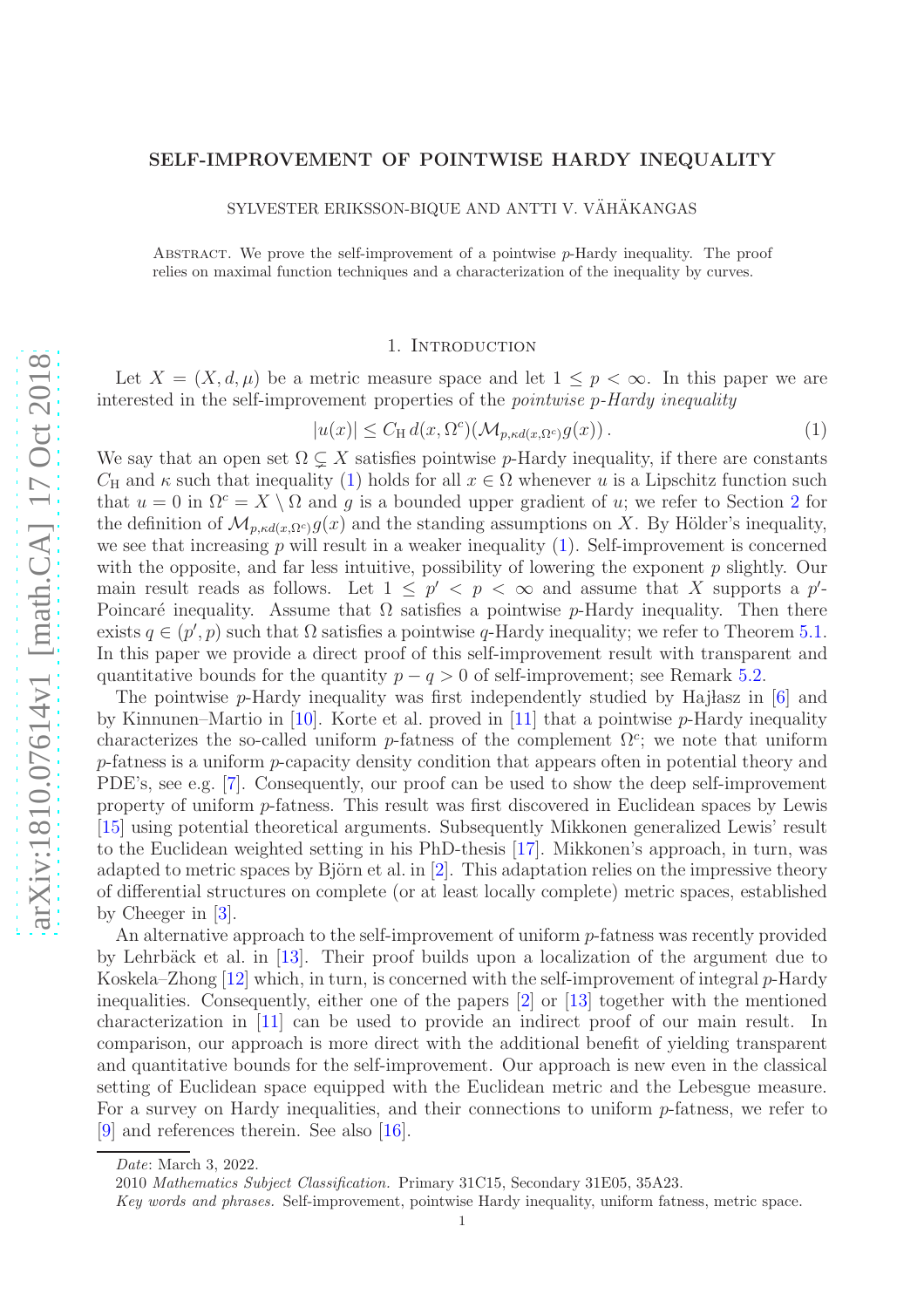The outline of this paper is as follows. Notation and maximal function techniques are presented in Section [2.](#page-1-0) The pointwise p-Hardy inequality is characterized by using curves in Section [3.](#page-4-0) The actual work for self-improvement via curves is done in Section [4](#page-8-0) and our main results are stated and proved in Section [5.](#page-12-2) The main line of our proof is adapted from the paper  $[4]$  of the first author, where the self-improvement of a p-Poincaré inequality is proved with the aid of maximal functions and a characterization by curves; this result was originally obtained in [\[8\]](#page-13-13) by a different method. Curiously, the present approach simultaneously explains the self-improvement property of both  $p$ -Poincaré inequality and pointwise  $p$ -Hardy inequality. We also remark that Lerner–Pérez  $[14]$  established self-improvement properties of Muckenhoupt weights by a similar approach to maximal functions. It is an open question, to what extent these ideas can be taken to unify proofs of various self-improvement phenomena that are ubiquitous in analysis and PDE.

Acknowledgements. The authors would like to thank Juha Kinnunen and Juha Lehrbäck for their valuable comments. The first author is partially supported by the grant DMS $\#$ -1704215 of NSF(U.S.). The first author also thanks Enrico Le Donne, Riikka Korte and Juha Kinnunen for hosting and supporting visits at University of Jyväskylä and Aalto University during which this research was completed.

# 2. NOTATION AND AUXILIARY RESULTS

<span id="page-1-0"></span>Here, and throughout the paper, we assume that  $X = (X, d, \mu)$  is a  $C_{\text{QC}}$ -quasiconvex proper metric measure space equipped with a metric d and a positive complete D-doubling Borel measure  $\mu$  such that  $\#X \geq 2$ ,  $0 < \mu(B) < \infty$  and

$$
\mu(2B) \le D\,\mu(B) \tag{2}
$$

for some  $D > 1$  and for all balls  $B = B(x, r) = \{y \in X : d(y, x) < r\}$ . Here we use for  $0 < \lambda < \infty$  the notation  $\lambda B = B(x, \lambda r)$ . The space X is separable under these assumptions, see [\[1,](#page-13-15) Proposition 1.6]. Moreover, the measure  $\mu$  is regular and, in particular for every Borel set  $E \subset X$  and every  $\varepsilon > 0$ , there exists an open set  $V \supset E$  such that  $\mu(E) \leq \mu(V) + \varepsilon$ ; we refer to [\[5,](#page-13-16) Theorem 7.8] for further details.

We denote by  $\text{Lip}(X)$  the space of Lipschitz functions on X. That is, we have  $u \in \text{Lip}(X)$ iff there exists a constant  $\lambda > 0$  such that

$$
|u(x) - u(y)| \le \lambda d(x, y), \quad \text{for all } x, y \in X.
$$

We let  $\Omega \subset X$  be an open set. We denote by  $\text{Lip}_0(\Omega)$  the space of Lipschitz functions on X that vanish on  $\Omega^c = X \setminus \Omega$ . The set of continuous functions on X is denoted by  $C(X)$ , and  $C_0(\Omega) \subset C(X)$  consists of those continuous functions that vanish on  $\Omega^c$ . We denote by  $LC(X)$  the set of lower semicontinuous functions on X, and by  $LC_0(\Omega)$  we denote the set of those functions in  $LC(X)$  that vanish on  $\Omega^c$ .

By a *curve* we mean a nonconstant, rectifiable, continuous mapping from a compact real interval to X. By  $\Gamma(X)$  we denote the set of all curves in X. The length of a curve  $\gamma \in \Gamma(x)$ is written as len( $\gamma$ ). We say that a curve  $\gamma: [a, b] \to X$  *connects*  $x \in X$  to  $y \in X$  (or a point  $x \in X$  to a set  $E \subset X$ ), if  $\gamma(a) = x$  and  $\gamma(b) = y$   $(\gamma(b) \in E$ , respectively). If  $x, y \in X$ ,  $E \subset X$  and  $\nu \geq 1$  we denote by  $\Gamma(X)_{x,y}^{\nu}$  the set of curves that connect x to y and whose lengths are at most  $\nu d(x, y)$ , and by  $\Gamma(X)_{x,E}^{\nu}$  we denote the set of curves that connect x to E and whose lengths are at most  $\nu d(x, E)$ .

We say that a Borel function  $g \geq 0$  on X is an *upper gradient* of a real-valued function u on X if, for any curve  $\gamma$  connecting any  $x \in X$  to any  $y \in X$ , we have

$$
|u(x) - u(y)| \le \int_{\gamma} g \, ds \,. \tag{3}
$$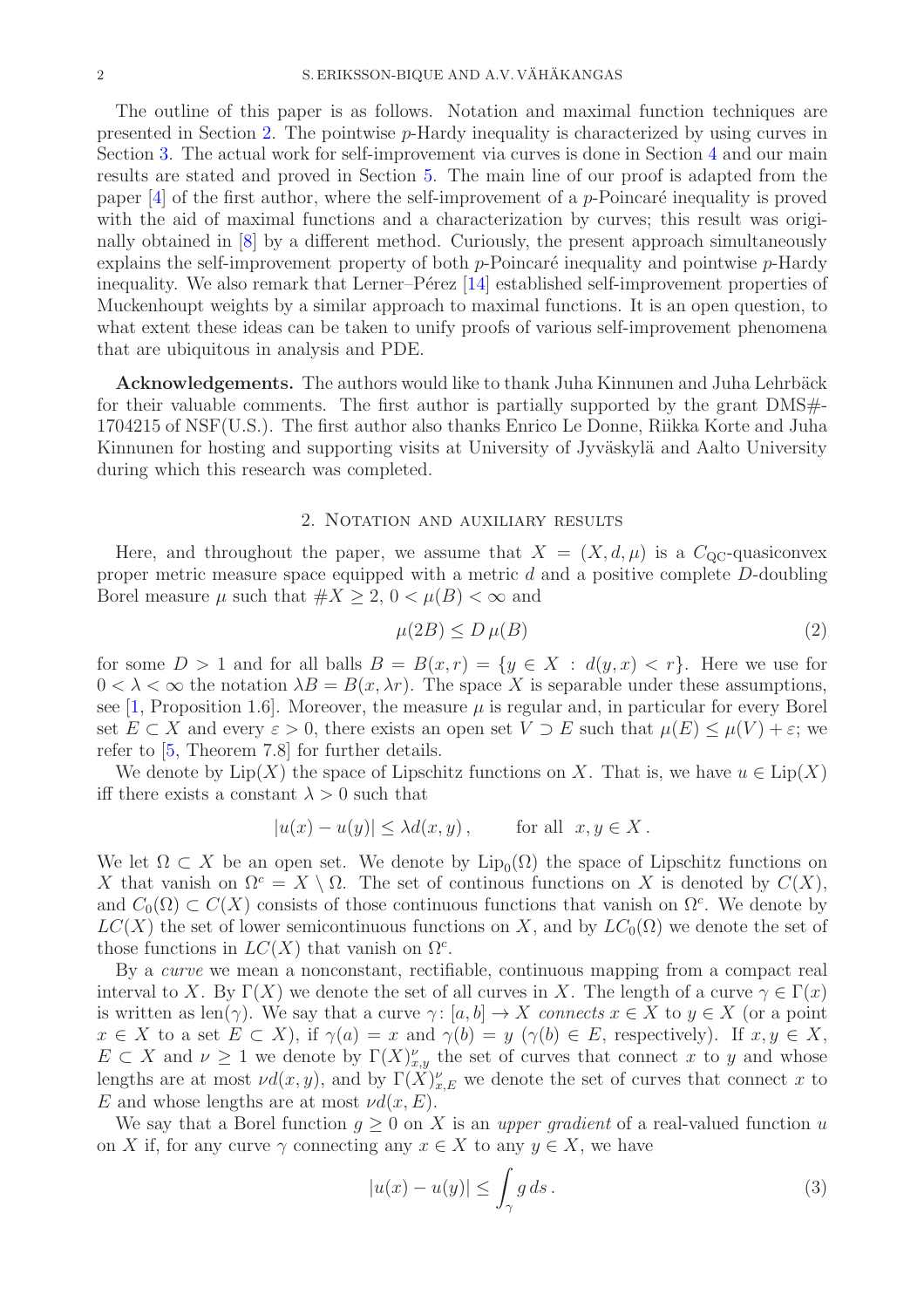We use the following familiar notation:

$$
u_E = \int_E u(y) d\mu(y) = \frac{1}{\mu(E)} \int_E u(y) d\mu(y)
$$

is the integral average of  $u \in L^1(E)$  over a measurable set  $E \subset X$  with  $0 < \mu(E) < \infty$ . Moreover if  $E \subset X$ , then  $\mathbf{1}_E$  denotes the characteristic function of E; that is,  $\mathbf{1}_E(x) = 1$  if  $x \in E$  and  $\mathbf{1}_E(x) = 0$  if  $x \in X \setminus E$ . If  $1 \leq p < \infty$  and  $u: X \to \mathbb{R}$  is a  $\mu$ -measurable function, then  $u \in L^p_{loc}(X)$  means that for each  $x_0 \in X$  there exists  $r > 0$  such that  $u \in L^p(B(x_0, r)),$ i.e.,  $\int_{B(x_0,r)} |u(y)|^p d\mu(y) < \infty$ .

For  $0 \leq r < \infty$  and  $1 \leq p < \infty$ , and every  $f \in L^p_{loc}(X)$ , we define the *r*-restricted maximal function  $\mathcal{M}_{p,r}f(x)$  at  $x \in X$  by

$$
\mathcal{M}_{p,r}f(x) := \begin{cases} |f(x)|, & r = 0, \\ \sup_B \left( \int_B |f(z)|^p \ d\mu(z) \right)^{\frac{1}{p}}, & r > 0, \end{cases}
$$

where the supremum is taken over all balls  $B = B(y, t)$  in X such that  $x \in B$  and  $0 < t < r$ .

<span id="page-2-1"></span>The definition of a pointwise p-Hardy inequality is as follows; recall that  $\Omega^c = X \setminus \Omega$ . **Definition 2.1.** Let  $1 \leq p < \infty$ . An open set  $\emptyset \neq \Omega \subseteq X$  is said to satisfy a pointwise p-Hardy inequality *if there exists constants*  $C_H > 0$  *and*  $\kappa \ge 1$  *such that for every Lipschitz* 

 $function u \in \text{Lip}_0(\Omega)$ *, every bounded upper gradient g of* u and every  $x \in \Omega$ *, we have* 

<span id="page-2-0"></span>
$$
|u(x)| \le C_{\mathcal{H}} d(x, \Omega^c) (\mathcal{M}_{p, \kappa d(x, \Omega^c)} g(x)). \tag{4}
$$

Clearly by Hölder's inequality, a pointwise  $p$ -Hardy inequality implies a pointwise  $q$ -Hardy inequality for every  $1 \leq p \leq q \leq \infty$ .

The following  $p$ -Poincaré inequality has a corresponding property.

**Definition 2.2.** Let  $1 \leq p < \infty$ . We say that X supports a p-Poincaré inequality, if there are *constants*  $C_{PI} > 0$  *and*  $\lambda \geq 1$  *such that for any ball* B *of radius*  $r > 0$  *in* X, any  $u \in Lip(X)$ *and any bounded upper gradient* g *of* u*, we have*

<span id="page-2-5"></span>
$$
\int_{B} |u(x) - u_{B}| d\mu(x) \le C_{\text{PI}} r \left( \int_{\lambda B} g(x)^{p} d\mu(x) \right)^{1/p}.
$$
\n
$$
(5)
$$

*Here*  $u_B = \int_B u \, d\mu$ .

We remark that the  $p$ -Poincaré inequality has a self-improving property. More specifically, a p-Poincaré inequality for any  $1 < p < \infty$  implies a p'-Poincaré inequality for some  $p' < p$ ; see [\[4\]](#page-13-12) and [\[8\]](#page-13-13). For a self-contained exposition, we will explicitly assume such an improved Poincaré inequality. The following characterization from  $[4,$  Theorem 1.5] will be useful.

<span id="page-2-2"></span>**Lemma 2.3.** Let  $1 \leq p < \infty$ . Then X supports a p-Poincaré inequality if and only if there *are constants*  $C_A > 0$ ,  $\nu > C_{\text{QC}}$  *and*  $\kappa \geq 1$  *such that, for any non-negative and bounded*  $g \in LC(X)$  *and any*  $x, y \in X$ *, we have* 

<span id="page-2-3"></span>
$$
\inf_{\in \Gamma(X)_{x,y}^{\nu}} \int_{\gamma} g \, ds \le C_{\mathcal{A}} d(x,y) \left( \mathcal{M}_{p,\kappa d(x,y)} g(x) + \mathcal{M}_{p,\kappa d(x,y)} g(y) \right). \tag{6}
$$

We need a few auxiliary results involving maximal functions. We begin with the following scale invariant weak-type estimate that is originally from [\[4,](#page-13-12) Lemma 2.3].

<span id="page-2-4"></span>**Lemma 2.4.** *Fix*  $1 \leq q < \infty$  *and*  $0 < r, s < \infty$ *. Let*  $f \in L^q_{loc}(X)$ *, let*  $\Lambda > 0$ *, and define*  $E_{a,s,\Lambda} = \{x \in X \mid \mathcal{M}_{a,s}f(x) > \Lambda\}.$ 

*Then, for every*  $x \in X$ ,

 $\gamma$ 

$$
\mathcal{M}_{1,r} \mathbf{1}_{E_{q,s,\Lambda}}(x) \le \frac{D^5 (\mathcal{M}_{q,r+3s}f(x))^q}{\Lambda^q} \,. \tag{7}
$$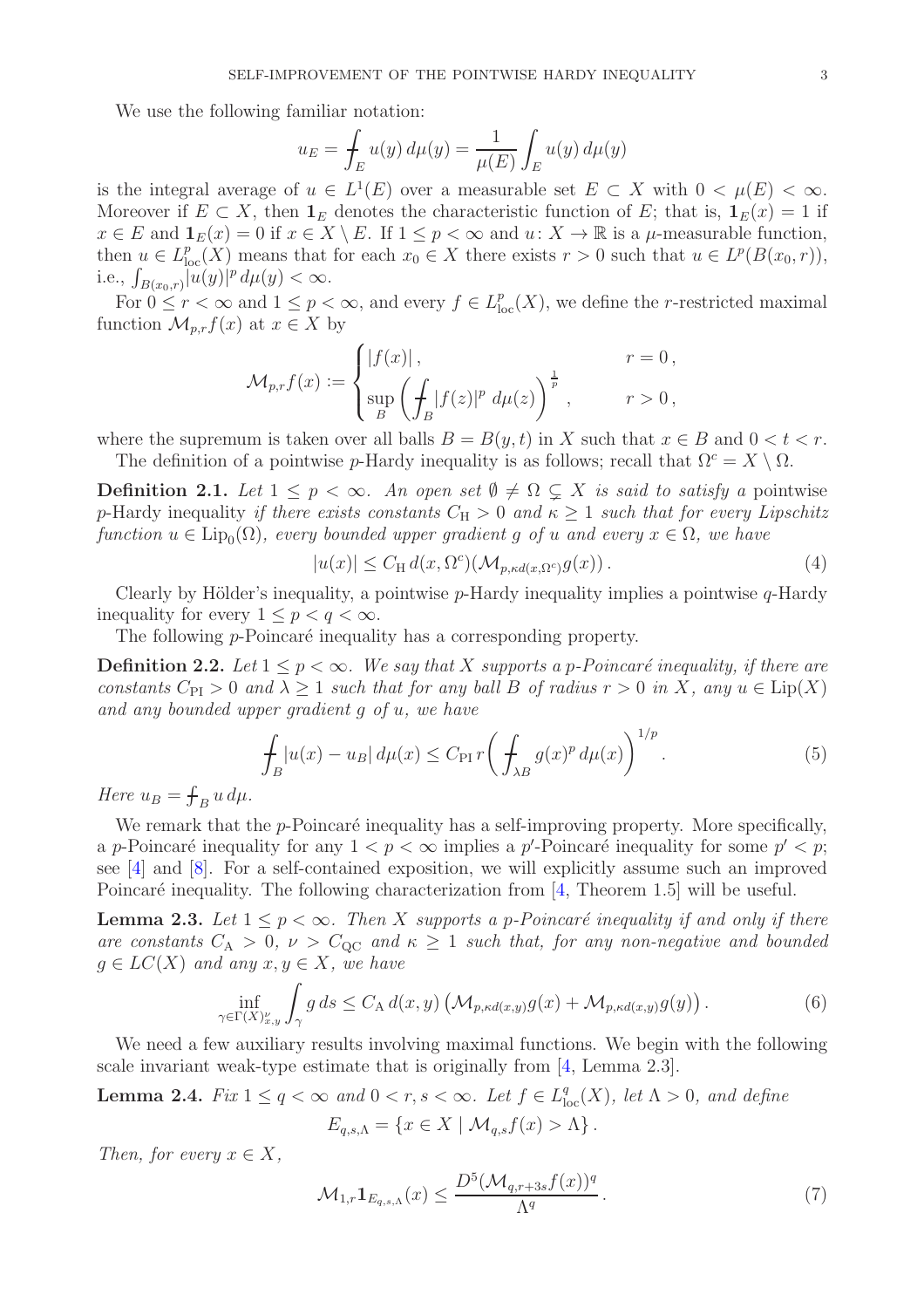*Proof.* Fix  $x \in X$  and  $0 < t < r$ . Let  $B = B(y, t)$  be a ball in X such that  $x \in B$ . It suffices to prove that

<span id="page-3-0"></span>
$$
\int_{B} \mathbf{1}_{E_{q,s,\Lambda}} d\mu \le \frac{D^5 (\mathcal{M}_{q,r+3s} f(x))^q}{\Lambda^q} \,. \tag{8}
$$

The proof of [\(8\)](#page-3-0) is based upon a covering argument. For each  $z \in E_{q,s,\Lambda} \cap B$  we fix a ball  $B_z$ of radius  $0 < r_{B_z} < s$  such that  $z \in B_z$  and

<span id="page-3-1"></span>
$$
\left(\int_{B_z} |f|^q \, d\mu\right)^{\frac{1}{q}} > \Lambda \,. \tag{9}
$$

Suppose that  $t < r_{B_z}$  for some  $z \in E_{q,s,\Lambda} \cap B$ . Then  $x \in 3B_z$  and, therefore,

$$
\int_B \mathbf{1}_{E_{q,s,\Lambda}} d\mu \leq 1 < \frac{\int_{B_z} |f|^q \, d\mu}{\Lambda^q} \leq \frac{D^2 \int_{3B_z} |f|^q \, d\mu}{\Lambda^q} \leq \frac{D^2 (\mathcal{M}_{q,3s}f(x))^q}{\Lambda^q}.
$$

Since  $\mathcal{M}_{q,3s}f(x) \leq \mathcal{M}_{q,r+3s}f(x)$  and  $D > 1$ , we thus obtain inequality [\(8\)](#page-3-0). Hence in the sequel, we can assume that  $r_{B_z} \leq t$  for all  $z \in E_{q,s,\Lambda} \cap B$ .

By using the 5r-covering lemma [\[1,](#page-13-15) Lemma 1.7], we obtain a countable and disjoint family  $\mathcal{B} \subset \{B_z \mid z \in E_{q,s,\Lambda} \cap B\}$  of balls such that  $E_{q,s,\Lambda} \cap B \subset \bigcup_{B' \in \mathcal{B}} 5B'$ . Hence, by [\(9\)](#page-3-1),

$$
\int_{B} 1_{E_{q,s,\Lambda}} d\mu \leq \frac{1}{\mu(B)} \sum_{B' \in \mathcal{B}} \mu(5B')
$$
\n
$$
\leq \frac{D^3}{\mu(B)} \sum_{B' \in \mathcal{B}} \mu(B')
$$
\n
$$
\leq \frac{D^3}{\Lambda^q \mu(B)} \sum_{B' \in \mathcal{B}} \int_{B'} |f|^q d\mu.
$$

Since  $r_{B'} \le \min\{s, t\}$ , we have that  $B' \subset B'' := B(y, t + 2\min\{s, t\})$  for every  $B' \in \mathcal{B}$ . Also,  $B \subset B'' \subset 3B$ , so  $\mu(B'') \leq D^2 \mu(B)$ . We can conclude that

$$
\int_B \mathbf{1}_{E_{q,s,\Lambda}} d\mu \leq \frac{D^5}{\Lambda^q} \int_{B''} |f|^q d\mu \leq \frac{D^5 (\mathcal{M}_{q,t+3s}f(x))^q}{\Lambda^q}.
$$

Since  $\mathcal{M}_{q,t+3s}f(x) \leq \mathcal{M}_{q,r+3s}f(x)$ , we thus obtain inequality [\(8\)](#page-3-0) also in this case.

The following approximation lemma is originally from  $[4, \text{Lemma } 3.7]$ . For the convenience of the reader, we provide a proof. We remark that the regularity of the measure is needed in the proof. A Borel function  $g: X \to [0, \infty)$  is *simple*, if  $g = \sum_{j=1}^{k} a_j \mathbf{1}_{E_j}$  for some real  $a_j > 0$ and Borel sets  $E_j \subset X$ ,  $j = 1, \ldots, k$ .

<span id="page-3-3"></span>**Lemma 2.5.** Let  $1 \leq p < \infty$ . Let  $g: X \to [0, \infty)$  be a simple Borel function. Then, for each  $x \in X$  and every  $\varepsilon > 0$ , there exists a non-negative and bounded  $g_{x,\varepsilon} \in LC(X)$  such that  $g(y) \leq g_{x,\varepsilon}(y)$  *for all*  $y \in X \setminus \{x\}$  *and*  $\mathcal{M}_{p,r}g_{x,\varepsilon}(x) \leq \mathcal{M}_{p,r}g(x) + \varepsilon$  *if*  $r > 0$ *.* 

*Proof.* We prove the claim, while assuming that  $\text{diam}(X) = \infty$ . The case  $\text{diam}(X) < \infty$  is similar, and we omit the modifications. Fix  $x \in X$  and  $\varepsilon > 0$ . In the first step, we prove an auxiliary statement for a Borel set  $E \subset X$ . Namely, we will show that there exists an open set  $U \subset X$  such that  $\mathbf{1}_E \leq \mathbf{1}_U$  in  $X \setminus \{x\}$  and

<span id="page-3-2"></span>
$$
\mathcal{M}_{p,r}(\mathbf{1}_U - \mathbf{1}_E)(x) < \varepsilon \,, \qquad \text{if } r > 0 \,. \tag{10}
$$

To prove this auxiliary statement, for each  $m \in \mathbb{Z}$ , we write

$$
A_m = \{ y \in X : 2^{m-1} < d(x, y) < 2^{m+1} \} \, .
$$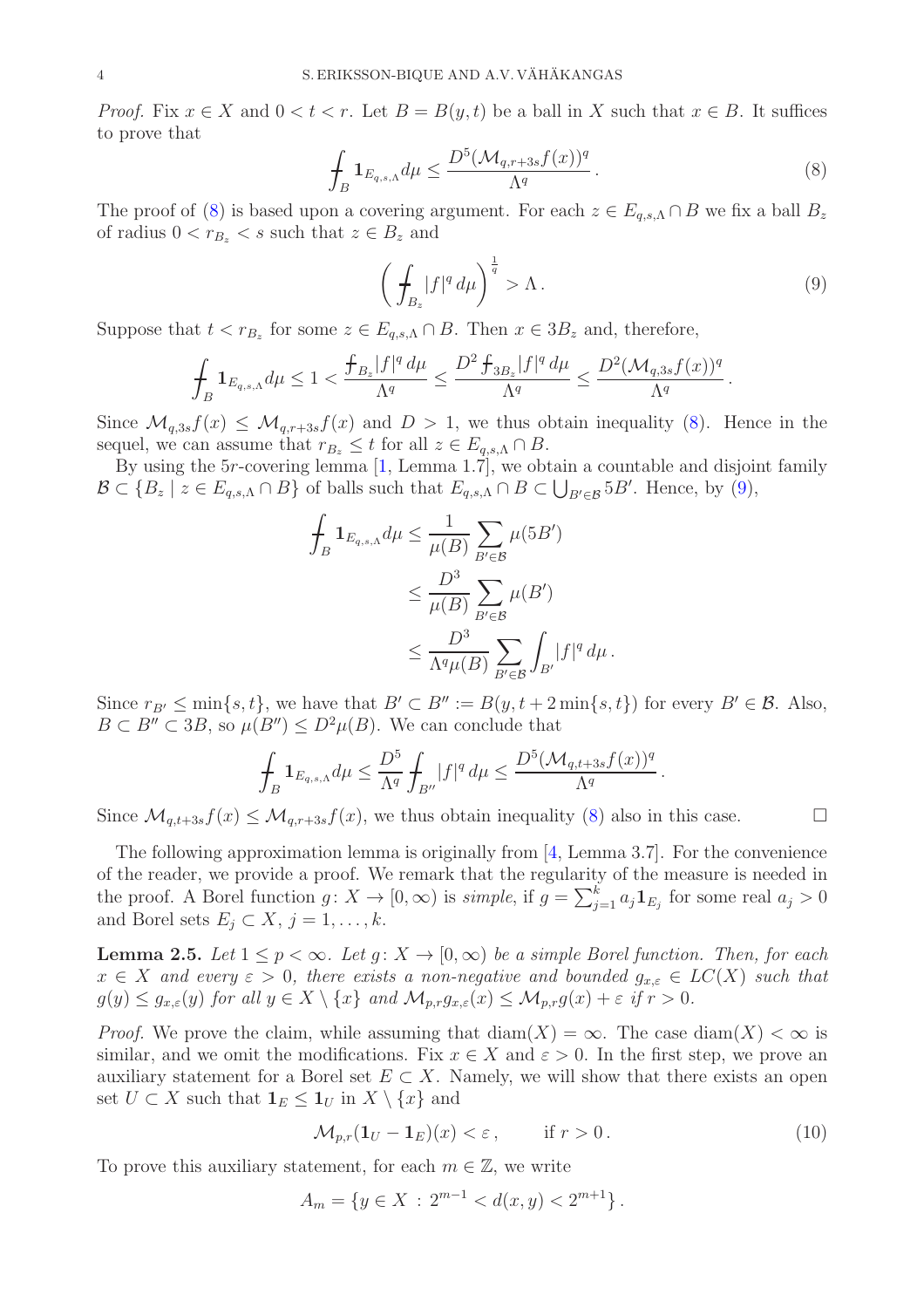Observe that each  $y \in X$  belongs to at most two annuli. We also have that  $\mu(A_m) > 0$ , since X is connected and unbounded. Hence, if  $m \in \mathbb{Z}$  then by regularity of the measure  $\mu$ , there is an open set  $U_m \subset A_m$  such that

<span id="page-4-1"></span>
$$
A_m \cap E \subset U_m \quad \text{and} \quad \mu(U_m \setminus E) = \mu(U_m \setminus (A_m \cap E)) < \frac{\varepsilon^p}{2D^4} \mu(A_m). \tag{11}
$$

Define  $U = \bigcup_{m \in \mathbb{Z}} U_m$ . Then

$$
E \setminus \{x\} \subset \bigcup_{m \in \mathbb{Z}} (A_m \cap E) \subset \bigcup_{m \in \mathbb{Z}} U_m = U. \tag{12}
$$

As a consequence, we then have  $1_E(y) \leq 1_U(y)$  for every  $y \in X \setminus \{x\}$ . To prove [\(10\)](#page-3-2), we let  $r > 0$  and let  $B(y, t) \subset X$  be a ball in X such that  $x \in B(y, t)$  and  $0 < t < r$ . Then  $1_U - 1_E = 1_{U \setminus E}$  almost everywhere, and therefore by [\(11\)](#page-4-1) we get

$$
\int_{B(y,t)} |\mathbf{1}_U - \mathbf{1}_E|^p d\mu = \int_{B(y,t)} \mathbf{1}_{U \setminus E} d\mu
$$
\n
$$
\leq \frac{1}{\mu(B(y,t))} \int_X \sum_{m=-\infty}^{\lceil \log_2(2t) \rceil} \mathbf{1}_{U_m \setminus E} d\mu
$$
\n
$$
= \frac{\varepsilon^p}{2D^4 \mu(B(y,t))} \sum_{m=-\infty}^{\lceil \log_2(2t) \rceil} \mu(A_m)
$$
\n
$$
\leq \frac{\varepsilon^p}{D^4} \frac{\mu(B(x,8t))}{\mu(B(y,t))} \leq \varepsilon^p \frac{\mu(B(x,t))}{\mu(B(y,2t))} \leq \varepsilon^p.
$$

By raising this estimate to power  $\frac{1}{p}$  and then taking supremum over all balls  $B(y, t)$  as above, we obtain inequality  $(10)$ .

We now turn to the proof of the actual lemma. Let  $g = \sum_{j=1}^{k} a_j \mathbf{1}_{E_j}$  be such that  $a_j > 0$  and  $E_j \subset X$  is a Borel set for each  $j = 1, \ldots, k$ . By the auxiliary statement, for each  $j = 1, \ldots, k$ , there exists a non-negative and bounded  $g_{x,\varepsilon,j} \in LC(X)$  such that  $\mathbf{1}_{E_j} \leq g_{x,\varepsilon,j}$  in  $X \setminus \{x\}$  and

<span id="page-4-2"></span>
$$
\mathcal{M}_{p,r}(g_{x,\varepsilon,j} - \mathbf{1}_{E_j})(x) \le \frac{\varepsilon}{k \max_j a_j}.
$$
\n(13)

Now we define  $g_{x,\varepsilon} = \sum_{j=1}^k a_j g_{x,\varepsilon,j}$ . Then  $g \leq g_{x,\varepsilon}$  in  $X \setminus \{x\}$ . Moreover, by the subadditivity and positive homogeneity of the maximal function, and inequalities [\(13\)](#page-4-2), we have

$$
\mathcal{M}_{p,r}g_{x,\varepsilon}(x) = \mathcal{M}_{p,r}(g + g_{x,\varepsilon} - g)(x)
$$
  
\n
$$
\leq \mathcal{M}_{p,r}g(x) + \mathcal{M}_{p,r}(g_{x,\varepsilon} - g)(x)
$$
  
\n
$$
\leq \mathcal{M}_{p,r}g(x) + \sum_{j=1}^{k} a_j \mathcal{M}_{p,r}(g_{x,\varepsilon,j} - \mathbf{1}_{E_j})(x)
$$
  
\n
$$
\leq \mathcal{M}_{p,r}g(x) + \varepsilon.
$$

<span id="page-4-0"></span>This concludes the proof.

# 3. Characterization by curves

We translate the pointwise p-Hardy inequality to an equivalent problem of accessibility. This problem can be phrased as a problem of finding a single curve with a small integral. The standing assumptions concerning the space  $X$  are stated in Section [2.](#page-1-0)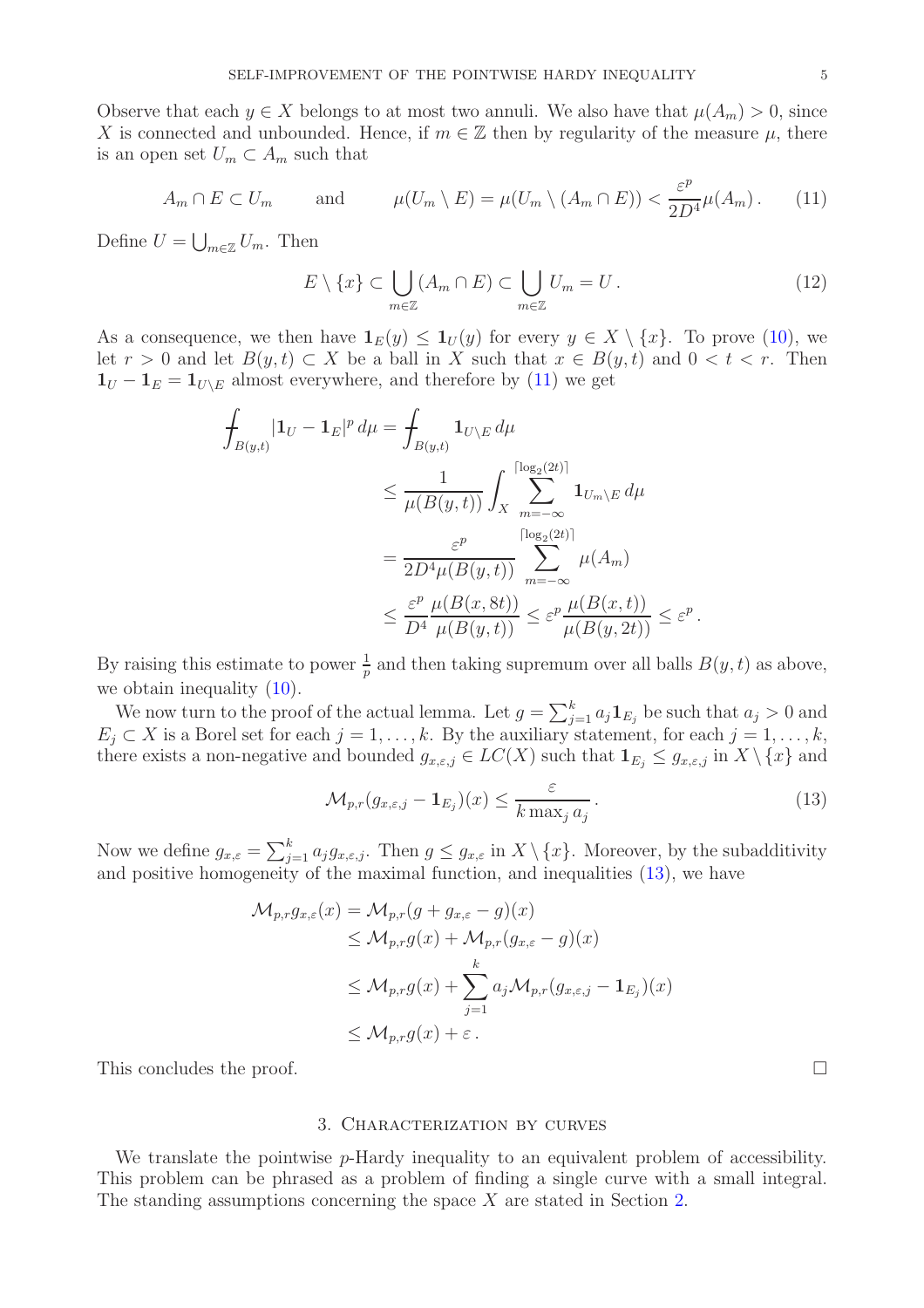<span id="page-5-4"></span>**Lemma 3.1.** Let  $1 \leq p \leq \infty$ . Then an open set  $\emptyset \neq \Omega \subseteq X$  satisfies a pointwise p-Hardy *inequality if, and only if, there are constants*  $C_{\Gamma} > 0$ ,  $\nu > C_{\text{QC}}$  *and*  $\kappa \geq 1$  *such that for each non-negative and bounded*  $g \in LC(X)$  *and every*  $x \in \Omega$ *, we have* 

<span id="page-5-3"></span>
$$
\inf_{\gamma \in \Gamma(X)_{x,\Omega^c}^{\nu}} \int_{\gamma} g \, ds \le C_{\Gamma} d(x, \Omega^c) \left( \mathcal{M}_{p, \kappa d(x, \Omega^c)} g(x) \right). \tag{14}
$$

*Proof.* Throughout this proof, we tacitly assume that curves are parametrized by arc length. First suppose that an open set  $\emptyset \neq \Omega \subset X$  satisfies a pointwise p-Hardy inequality [\(4\)](#page-2-0) with constants  $C_H > 0$  and  $\kappa_{\Gamma} > 1$ . Fix a non-negative and bounded function  $g \in LC(X)$ . Fix  $x \in \Omega$  and let  $\delta > 0$ .

Define a function  $u: X \to [0, \infty)$  by setting

<span id="page-5-1"></span>
$$
u(y) = \inf_{\gamma} \int_{\gamma} h \, ds \,, \qquad y \in X \,, \tag{15}
$$

where  $h = g + \mathcal{M}_{p,\kappa_{\Gamma}d(x,\Omega^c)}g(x) + \delta$ , which is a non-negative bounded Borel function, and the infimum is taken over all curves  $\gamma$  in X connecting y to  $\Omega^c$ . Let us remark that these curves are not subject to any distance conditions. Clearly, we have that  $u = 0$  in  $\Omega^c$ . Fix  $y, w \in X$ and consider any curve  $\sigma$  connecting y to w. We claim that

<span id="page-5-0"></span>
$$
|u(y) - u(w)| \le \int_{\sigma} h \, ds. \tag{16}
$$

From this it follows, in particular, that h is an upper gradient of  $u$ . Moreover, since X is quasiconvex and h is bounded, it follows from [\(16\)](#page-5-0) that  $u \in \text{Lip}_0(\Omega)$ .

In order to prove [\(16\)](#page-5-0), we may assume that  $u(y) > u(w)$ . Fix  $\varepsilon > 0$  and let  $\gamma$  be a curve in X such that connects w to  $\Omega^c$  and satisfies inequality

$$
u(w) \ge \int_{\gamma} h \, ds - \varepsilon \, .
$$

Let  $\sigma\gamma$  be the concatenation of  $\sigma$  and  $\gamma$ . Then

$$
|u(y) - u(w)| = u(y) - u(w)
$$
  
\n
$$
\leq \int_{\sigma\gamma} h \, ds - \int_{\gamma} h \, ds + \varepsilon = \int_{\sigma} h \, ds + \varepsilon.
$$

The desired inequality [\(16\)](#page-5-0) follows by taking  $\varepsilon \to 0_+$ .

Now, applying the assumed pointwise  $p$ -Hardy inequality  $(2.1)$  to the function u and to its bounded upper gradient h yields

$$
u(x) \leq C_{\rm H} d(x, \Omega^c) (\mathcal{M}_{p,\kappa_{\Gamma}d(x,\Omega^c)}h(x)) < \infty.
$$

Since  $u(x) \ge \delta d(x, \Omega^c) > 0$ , by [\(15\)](#page-5-1) there is a curve  $\gamma$  in X connecting x to  $\Omega^c$  such that

<span id="page-5-2"></span>
$$
\int_{\gamma} g ds + (\mathcal{M}_{p,\kappa_{\Gamma}d(x,\Omega^c)}g(x) + \delta) \operatorname{len}(\gamma) = \int_{\gamma} h ds \le 2u(x)
$$
\n
$$
\le 2C_{\mathrm{H}} d(x,\Omega^c)(\mathcal{M}_{p,\kappa_{\Gamma}d(x,\Omega^c)}h(x))
$$
\n
$$
\le 2C_{\mathrm{H}} d(x,\Omega^c)(2\mathcal{M}_{p,\kappa_{\Gamma}d(x,\Omega^c)}g(x) + \delta).
$$
\n(17)

The last inequality follows from the sublinearity of maximal function. We can now conclude from [\(17\)](#page-5-2) that  $\text{len}(\gamma) \leq 4C_H d(x, \Omega^c)$ . By taking  $\delta \to 0_+$ , we obtain from (17) that

$$
\int_{\gamma} g ds \leq 4C_{\rm H} d(x, \Omega^c) (\mathcal{M}_{p,\kappa_{\Gamma}d(x, \Omega^c)}g(x)).
$$

Thus, inequality [\(14\)](#page-5-3) holds with

$$
C_{\Gamma} = 4C_{\text{H}} , \qquad \kappa = \kappa_{\Gamma} , \qquad \nu > \max \{ C_{\text{QC}}, 4C_{\text{H}} \} .
$$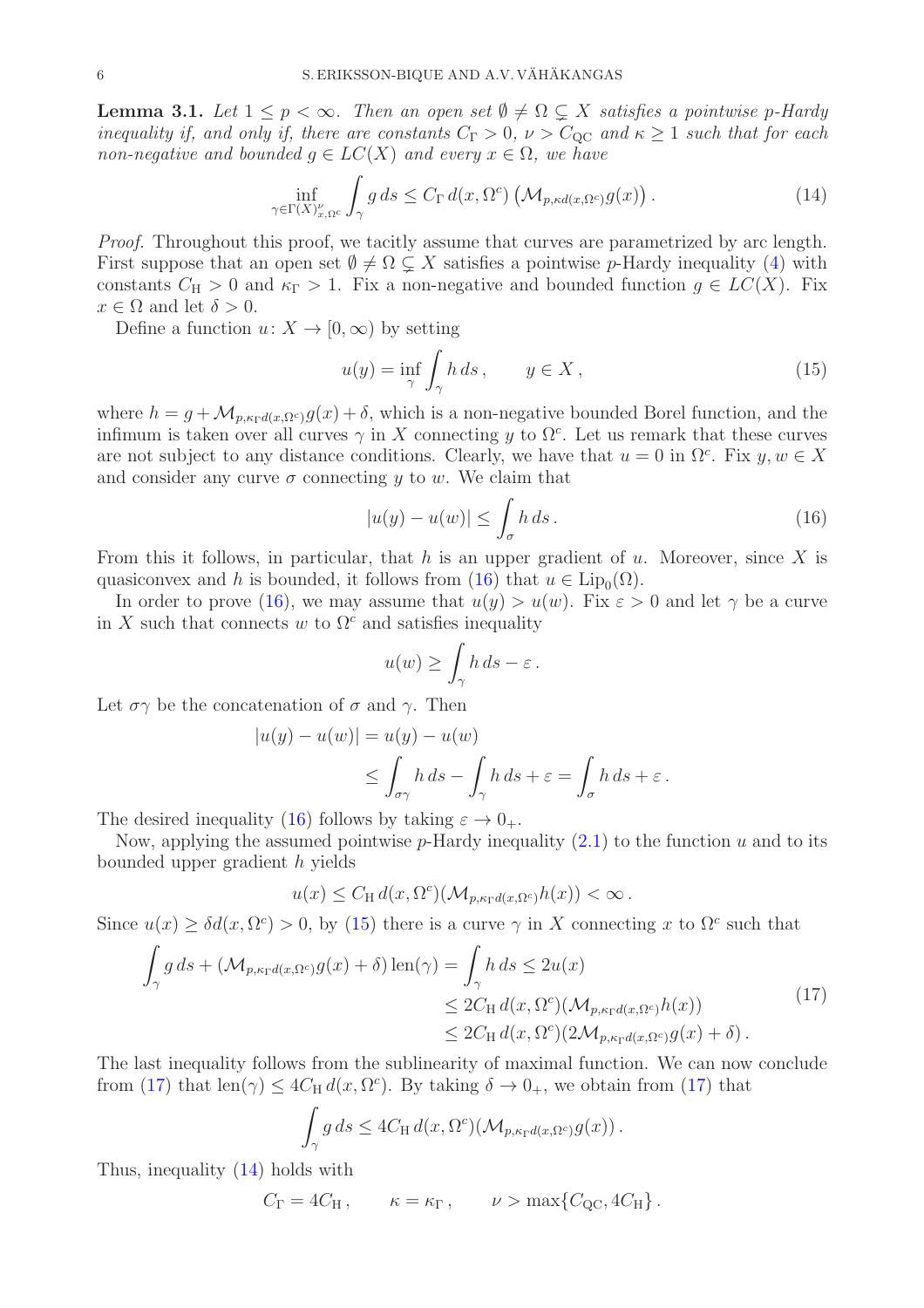For the converse implication, we assume that inequality [\(14\)](#page-5-3) holds, for all non-negative and bounded  $q \in LC(X)$ , and for all  $x \in \Omega$ . We need to prove that  $\Omega$  satisfies a pointwise p-Hardy inequality. To this end, we let  $u \in \text{Lip}_0(\Omega)$  and let g be a bounded upper gradient of u. We also fix  $x \in \Omega$ . Since g is not necessarily lower semicontinuous, some approximation is first needed so that we can get to apply  $(14)$  and thereby establish inequality  $(4)$ .

Let  $(g_N)_{N\in\mathbb{N}}$  be a pointwisely increasing sequence of non-negative simple Borel functions such that  $\lim_{N\to\infty} g_N = g$  uniformly in X. Fix  $\varepsilon > 0$ . By the uniform convergence, there exists  $N \in \mathbb{N}$  such that for all  $\gamma \in \Gamma(X)_{x,\Omega^c}^{\nu}$  we have

$$
\int_{\gamma} g ds = \int_{\gamma} g_N ds + \int_{\gamma} (g - g_N) ds
$$
\n
$$
\leq \int_{\gamma} g_N ds + \sup_{y \in X} (g(y) - g_N(y)) \operatorname{len}(\gamma)
$$
\n
$$
\leq \int_{\gamma} g_N ds + \sup_{y \in X} (g(y) - g_N(y)) \nu d(x, \Omega^c)
$$
\n
$$
\leq \int_{\gamma} g_N ds + \varepsilon.
$$
\n(18)

<span id="page-6-0"></span>Let  $g_{N,x,\varepsilon} \in LC(X)$  be the non-negative bounded approximant of  $g_N$  given by Lemma [2.5.](#page-3-3) By inequality [\(14\)](#page-5-3) and Lemma [2.5,](#page-3-3) there exists  $\gamma_N \in \Gamma(X)_{x,\Omega^c}^{\nu}$  such that

$$
\int_{\gamma_N} g_{N,x,\varepsilon} ds \leq C_{\Gamma} d(x, \Omega^c) \left( \mathcal{M}_{p, \kappa d(x, \Omega^c)} g_{N,x,\varepsilon}(x) \right) + \varepsilon
$$
  

$$
\leq C_{\Gamma} d(x, \Omega^c) \left( \mathcal{M}_{p, \kappa d(x, \Omega^c)} g_N(x) + \varepsilon \right) + \varepsilon
$$
  

$$
\leq C_{\Gamma} d(x, \Omega^c) \left( \mathcal{M}_{p, \kappa d(x, \Omega^c)} g(x) + \varepsilon \right) + \varepsilon.
$$

Without loss of generality, we may assume that  $\gamma_N(t) = x$  only if  $t = 0$ . On the other hand, by Lemma [2.5,](#page-3-3) we have  $g_N \leq g_{N,x,\varepsilon}$  in  $X \setminus \{x\}$ . Inequality [\(18\)](#page-6-0), with  $\gamma = \gamma_N$ , implies that

$$
\int_{\gamma_N} g ds \le \int_{\gamma_N} g_N ds + \varepsilon
$$
  
\n
$$
\le \int_{\gamma_N} g_{N,x,\varepsilon} ds + \varepsilon
$$
  
\n
$$
\le C_{\Gamma} d(x, \Omega^c) \left( \mathcal{M}_{p,\kappa d(x,\Omega^c)} g(x) + \varepsilon \right) + 2\varepsilon.
$$

Since g is an upper gradient of  $u \in \text{Lip}_0(\Omega)$ , we get

$$
|u(x)| = |u(\gamma_N(0)) - u(\gamma_N(\text{len}(\gamma_N)))|
$$
  
\n
$$
\leq \int_{\gamma_N} g ds \leq C_{\Gamma} d(x, \Omega^c) \left(\mathcal{M}_{p, \kappa d(x, \Omega^c)} g(x) + \varepsilon\right) + 2\varepsilon,
$$

and letting  $\varepsilon \to 0$  gives the pointwise p-Hardy inequality [\(4\)](#page-2-0) with  $C_{\rm H} = C_{\rm \Gamma}$  and  $\kappa \geq 1$ .  $\Box$ 

While seemingly technical, the task of infimizing in  $(14)$  is often reduced to constructing an explicit curve, for which the upper bound holds. In particular, our proof for self-improvement of pointwise Hardy inequalities is based on establishing the existence of such a single curve for some exponent  $q < p$ .

Next we define a convenient  $\alpha$ -function that condenses the pointwise p-Hardy inequality, or inequality [\(14\)](#page-5-3) to be more specific, in a single function at the expense of abstraction. Indeed, the following definition looks complicated at first sight, but for our purposes the quantity  $\alpha_{p,\Omega}$  is precisely the correct way to express the pointwise p-Hardy inequality.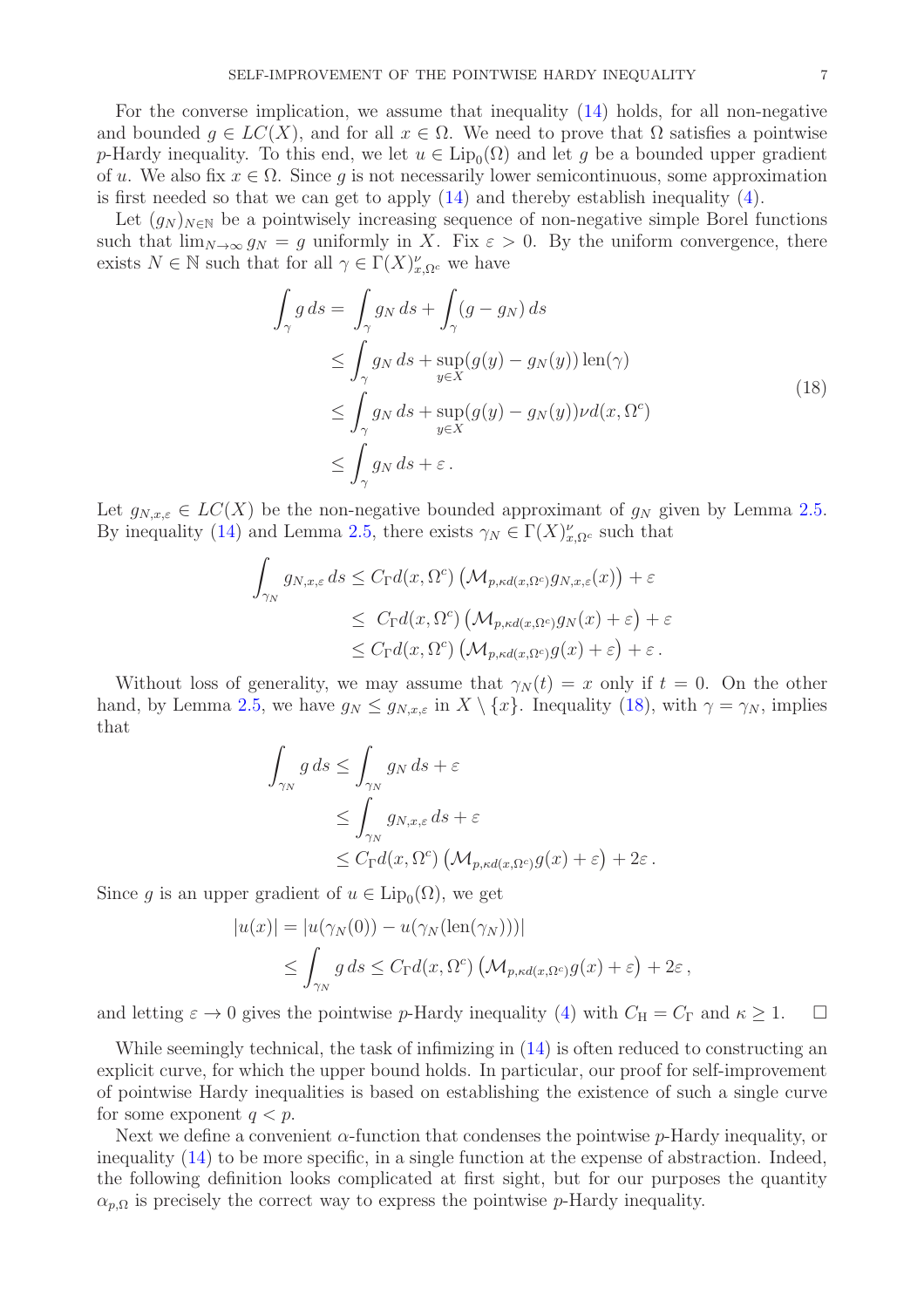**Definition 3.2.** Let  $\emptyset \neq \Omega \subseteq X$  be an open set. If  $\tau > 0$ ,  $\kappa, p > 1$  and  $x \in \Omega$ , we write  $\mathcal{E}_{p,x,\Omega}^{\kappa,\tau} = \{g \in LC(X) \mid \mathcal{M}_{p, \kappa d(x,\Omega^c)}g(x) \leq \tau \text{ and } g(y) \in [0,1] \text{ for all } y \in X\}.$ 

*If also*  $\nu > C_{\text{OC}}$ *, then we write* 

<span id="page-7-0"></span>
$$
\alpha_{p,\Omega}(\nu,\kappa,\tau) := \sup_{x \in \Omega} \sup_{g \in \mathcal{E}_{p,x,\Omega}^{\kappa,\tau}} \frac{\inf_{\gamma \in \Gamma(X)_{x,\Omega^c}^{\nu}} \int_{\gamma} g ds}{d(x,\Omega^c)}.
$$
\n(19)

Concerning definition [\(19\)](#page-7-0), the parameter  $\nu$  is related to the maximum length of the curves  $\gamma$  that are used so that  $len(\gamma) \leq \nu d(x, \Omega^c)$ . The parameters  $\kappa$  and  $\tau$  measure the non-locality and size of the maximal function  $\mathcal{M}_{p, \kappa d(x, \partial \Omega)} g(x)$ , respectively.

The fundamental connection between inequality  $(14)$  and the  $\alpha$ -function is established in the following lemma.

<span id="page-7-1"></span>**Lemma 3.3.** Let  $\emptyset \neq \Omega \subsetneq X$  be an open set, and let  $\kappa, p \geq 1$  and  $\nu > C_{\text{QC}}$ . Let  $g \in LC(X)$ *be such that*  $g(y) \in [0, 1]$  *for every*  $y \in \Omega$ *. Then, for every*  $x \in \Omega$ *, we have* 

$$
\inf_{\gamma \in \Gamma(X)_{x,\Omega^c}^{\nu}} \int_{\gamma} g \, ds \le d(x, \Omega^c) \alpha_{p,\Omega} \left( \nu, \kappa, \left( \mathcal{M}_{p, \kappa d(x, \Omega^c)} g(x) \right) \right). \tag{20}
$$

*Proof.* Fix  $g \in LC(X)$  such that  $g(y) \in [0,1]$  for all  $y \in X$ . Let  $x \in \Omega$  and write

$$
\tau = \mathcal{M}_{p, \kappa d(x, \Omega^c)} g(x) \ge 0.
$$

Then  $g \in \mathcal{E}_{p,x,\Omega}^{\kappa,\tau}$ , and hence

$$
\frac{\inf_{\gamma \in \Gamma(X)_{x,\Omega^c}^\nu} \int_\gamma g \, ds}{d(x, \Omega^c)} \leq \sup_{h \in \mathcal{E}_{p,x,\Omega}^{\kappa,\tau}} \frac{\inf_{\gamma \in \Gamma(X)_{x,\Omega^c}^\nu} \int_\gamma h \, ds}{d(x, \Omega^c)} \leq \alpha_{p,\Omega}(\nu,\kappa,\tau)
$$

Where the last step follows, since  $x \in \Omega$ .

In particular, from Lemma [3.3](#page-7-1) we now obtain the following sufficient condition for the pointwise p-Hardy inequality in terms of a  $\tau$ -linear upped bound for the  $\alpha$ -function.

<span id="page-7-2"></span>**Lemma 3.4.** Let  $1 \leq p < \infty$  and let  $\emptyset \neq \Omega \subseteq X$  be an open set. Suppose that there are *constants*  $\nu > C_{\text{QC}}$ ,  $\kappa \geq 1$  *and*  $C_{\alpha} > 0$  *such that, for any*  $\tau \geq 0$ *, we have* 

 $\alpha_{n,\Omega}(\nu,\kappa,\tau) \leq C_{\alpha}\tau$ .

*Then* Ω *satisfies a pointwise* p*-Hardy inequality.*

*Proof.* By Lemma [3.1,](#page-5-4) it suffices to find a constant  $C_{\Gamma} > 0$  such that inequality [\(14\)](#page-5-3) holds for each non-negative bounded  $q \in LC(X)$  and every  $x \in \Omega$  — the remaining constants  $\nu$ and  $\kappa$  are given in the assumptions of the present lemma. Fix such a function q and a point  $x \in \Omega$ . Since q is bounded and inequality [\(14\)](#page-5-3) is invariant under multiplication of q with a strictly positive constant, we may further assume that  $g(y) \in [0, 1]$  for all  $y \in X$ .

Then the desired estimate [\(14\)](#page-5-3), with  $C_{\Gamma} = C_{\alpha}$ , follows immediately from Lemma [3.3](#page-7-1) and the assumptions.  $\Box$ 

The converse of Lemma [3.4](#page-7-2) is also true, as we will see in Section [4.](#page-8-0) Therein the following inequalities for the  $\alpha$ -function become useful.

<span id="page-7-3"></span>**Lemma 3.5.** Let  $\emptyset \neq \Omega \subsetneq X$  be an open set. Let  $0 \leq \tau < \tau'$ ,  $\kappa, p \geq 1$  and  $\nu > C_{\rm QC}$ . Then  $\alpha_{p,\Omega}(\nu,\kappa,\tau) \leq \alpha_{p,\Omega}(\nu,\kappa,\tau')$ ,  $\alpha_{p,\Omega}(\nu,\kappa,\tau) \leq \nu$ ,

*and, for every*  $M \geq 1$ ,

$$
\alpha_{p,\Omega}(\nu,\kappa,M\tau) \leq M\alpha_{p,\Omega}(\nu,\kappa,\tau).
$$

*Proof.* These inequalities are clear from the definition  $(19)$ . In this connection, it is important to observe that g is bounded by 1 and  $len(\gamma) \leq \nu d(x, \Omega^c)$  $\Box$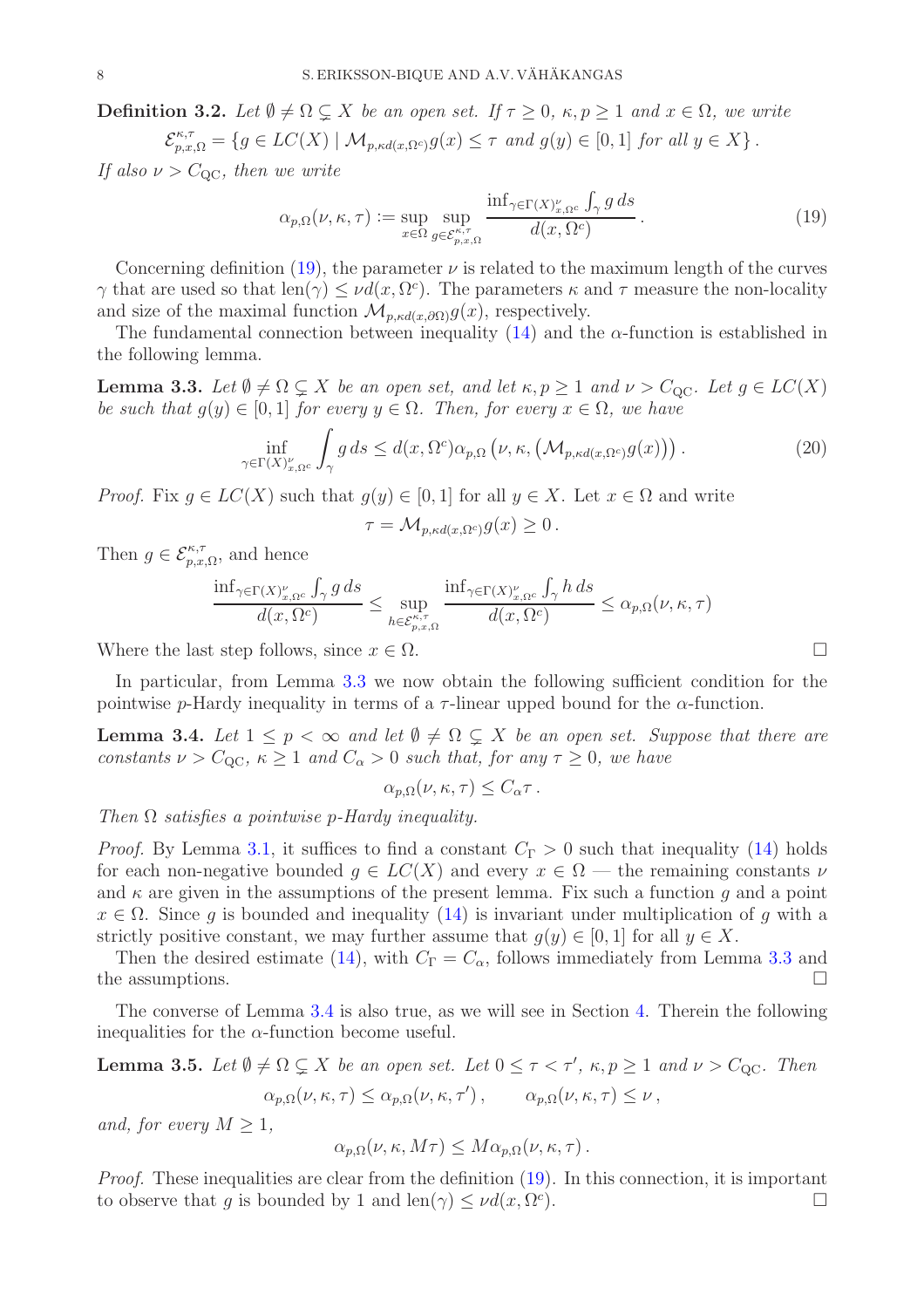# 4. Key theorem for self-improvement

<span id="page-8-0"></span>In this section we formulate and prove our key Theorem [4.1.](#page-8-1) In the light of Lemma [3.4,](#page-7-2) Theorem [4.1](#page-8-1) implies self-improvement of pointwise p-Hardy inequalities; see Theorem [5.1.](#page-12-0) This theorem also provides a converse of Lemma [3.4](#page-7-2) for  $p > 1$ ; see Theorem [5.3.](#page-12-3)

Lemmata [2.3](#page-2-2) and [3.1](#page-5-4) give us the proper tools for the proof of Theorem [4.1.](#page-8-1) We assume that X supports a better  $p'$ -Poincaré inequality for some  $p' < p$ . This assumption allows us to focus on the new phenomena that arise especially in connection with the self-improvement of pointwise p-Hardy inequalities.

<span id="page-8-1"></span>**Theorem 4.1.** Let  $1 \leq p' < p < \infty$ . Assume that X supports a p'-Poincaré inequality. Let  $\emptyset \neq \Omega \subsetneq X$  *be an open set that satisfies a pointwise p-Hardy inequality. Then there exists an exponent*  $q \in (p', p)$  *and constants*  $N > C_{\rm QC}$ ,  $K \ge 1$  *and*  $C_{\alpha} > 0$  *such that* 

<span id="page-8-2"></span>
$$
\alpha_{q,\Omega}(N,K,\tau) \le C_{\alpha}\tau\tag{21}
$$

*whenever*  $\tau \geq 0$ *.* 

*Proof.* By Hölder's inequality, we can assume that  $\max\{1, p/2\} \leq p'$ . This assumption allows us to choose M below independent of  $p$ . This property, in turn, is beneficial in Remark [5.2,](#page-12-1) where a quantitative analysis is performed. Since  $\Omega$  satisfies a pointwise p-Hardy inequality, by Lemma [3.1](#page-5-4) it satisfies inequality [\(14\)](#page-5-3) with constants  $C_{\Gamma} > 0$ ,  $\nu_{\Gamma} > C_{\text{QC}}$  and  $\kappa_{\Gamma} \geq 1$ . Also, let  $C_A > 0$ ,  $\nu_A > C_{\rm QC}$  and  $\kappa_A \ge 1$  be the constants from inequality [\(6\)](#page-2-3) in Lemma [2.3,](#page-2-2) for the exponent  $p' < p$ . Without loss of generality, we may assume that  $\kappa_{\Gamma} = \kappa_{\rm A} =: \kappa$  and that  $\nu_{\Gamma} = \nu_{\rm A} =: \nu.$ 

It suffices to prove that there exists  $k \in \mathbb{N}$ ,  $K, S \in [1,\infty)$ ,  $N \in (C_{\text{OC}}, \infty)$ ,  $M > 1$  and  $\delta \in (0,1)$  such that, for each  $q \in (p', p)$  and every  $\tau > 0$ , we have

<span id="page-8-3"></span>
$$
\alpha_{q,\Omega}(N,K,\tau) \leq S\tau + \delta \max_{i=1,\dots,k} \left( M^{-iq/p} \alpha_{q,\Omega}(N,K,M^i\tau) \right). \tag{22}
$$

Indeed, from this inequality and Lemma [3.5,](#page-7-3) we get

 $\alpha_{q,\Omega}(N,K,\tau) \leq S\tau + \delta M^{k\frac{p-q}{p}} \alpha_{q,\Omega}(N,K,\tau)$  for all  $q \in (p',p)$  and  $\tau > 0$ .

In order to absorb the last term on the right to the left, we need  $\delta M^{k\frac{p-q}{p}} < 1$ . This can be ensured by choosing  $q \in (p', p)$  so close to p that

$$
0 < p - q < \frac{p \ln(\frac{1}{\delta})}{k \ln(M)}.
$$

With this choice of q we find for all  $\tau > 0$  that

$$
\alpha_{q,\Omega}(N,K,\tau) \le \left(\frac{S}{1-\delta M^{k\frac{p-q}{p}}}\right)\tau =: C_{\alpha}\tau.
$$

Then, this inequality holds also for  $\tau = 0$ , which is seen by using monotonicity property of the  $\alpha$ -function, see Lemma [3.5.](#page-7-3) Thus, the desired inequality [\(21\)](#page-8-2) follows from [\(22\)](#page-8-3). Hence, we are left with proving inequality [\(22\)](#page-8-3).

At this stage, we fix the auxiliary parameters

$$
K = 4\kappa
$$
,  $N = 3\nu$ ,  $M = 4$ ,  $\delta = \frac{1}{4}$ .

We also fix  $k \in \mathbb{N}$  so large that  $C_{\Gamma}^{p}$ Γ  $2^pD^5$  $\frac{2^p D^5}{k^{p-1}} < \delta^p$ , that is,  $k > (2^p \delta^{-p} C_{\Gamma}^p D^5)^{\frac{1}{p-1}}$ . The last auxiliary parameter is defined to be  $S = 1 + M^k \nu + 3C_A M^k$ . We also let  $q \in (p', p)$  and  $\tau > 0$ . Now, the overall strategy is as follows: we will construct, for any  $x \in \Omega$  and any  $g \in \mathcal{E}_{q,x,\Omega}^{K,\tau}$ , a curve  $\gamma \in \Gamma(X)_{x,\Omega^c}^N$  such that

<span id="page-8-4"></span>
$$
\int_{\gamma} g ds \leq S\tau d(x, \Omega^c) + \delta \max_{i=1,\dots,k} \left( M^{-iq/p} \alpha_{q,\Omega}(N, K, M^i\tau) \right) d(x, \Omega^c).
$$
 (23)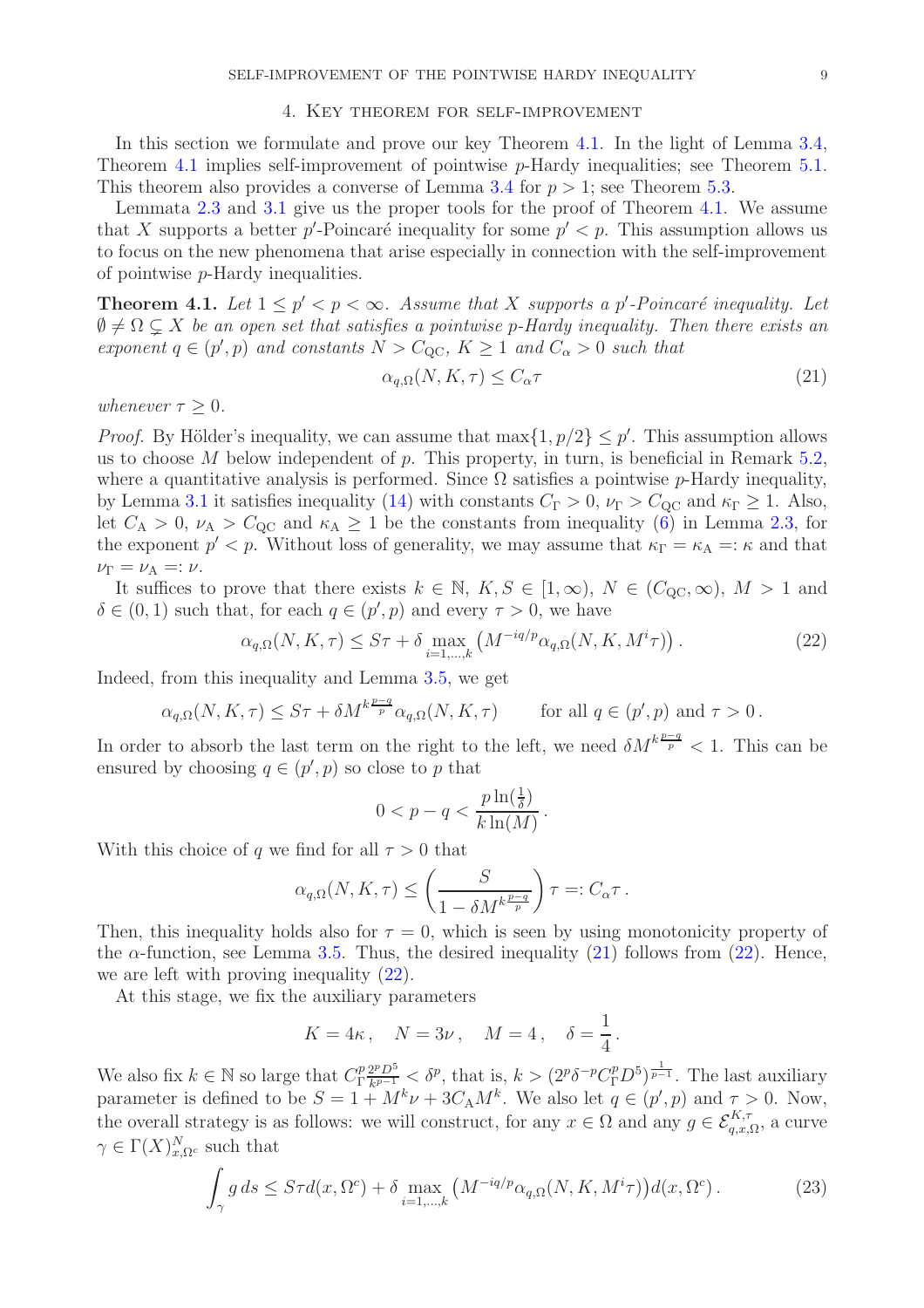Dividing both sides of this estimate by  $d(x, \Omega^c)$ , and then taking the supremum over x and  $g$  as above, proves inequality  $(22)$ .

Let us fix  $x \in \Omega$  and  $g \in \mathcal{E}_{q,x,\Omega}^{K,\tau}$ . For each  $i \geq 1$ , we write

$$
E_i := \{ z \in \Omega \mid \mathcal{M}_{q, \kappa d(x, \Omega^c)} g(z) > M^i \tau \},
$$

and define a bounded function  $h: X \to [0, \infty)$  by setting

$$
h=\frac{1}{k}\sum_{i=1}^k \mathbf{1}_{E_i}M^{iq/p}.
$$

Since  $E_j \supset E_i$  if  $j \leq i$  and  $p/2 \leq p' < q < p$ , we have

$$
h^{p} \leq \frac{1}{k^{p}} \sum_{j=1}^{k} \left( \sum_{i=1}^{j} M^{iq/p} \right)^{p} \mathbf{1}_{E_{j}} \leq \frac{2^{p}}{k^{p}} \sum_{j=1}^{k} \mathbf{1}_{E_{j}} M^{jq}.
$$

In the final estimate, we also use the equation  $M = 4$  to obtain the factor  $2^p$ . Observe that  $\mathbf{1}_{E_i} \in LC_0(\Omega)$  since  $E_i$  is open, for each  $i = 1, \ldots, k$ . Hence, we have  $h \in LC_0(\Omega) \subset LC(X)$ . By sublinearity and monotonicity of the maximal function, Lemma [2.4,](#page-2-4) and the assumption that  $g \in \mathcal{E}_{q,x,\Omega}^{K,\tau}$ , where  $K = 4\kappa$ , we obtain

$$
\left(\mathcal{M}_{p, \kappa d(x, \Omega^c)} h(x)\right)^p \le \frac{2^p}{k^p} \sum_{j=1}^k \left(\mathcal{M}_{1, \kappa d(x, \Omega^c)} \mathbf{1}_{E_j}(x)\right) M^{jq} \\
\le \frac{2^p D^5}{k^p} \sum_{j=1}^k \frac{(\mathcal{M}_{q, 4\kappa d(x, \Omega^c)} g(x))^q}{M^{jq} \tau^q} M^{jq} \le \frac{2^p D^5}{k^{p-1}}.
$$
\n(24)

<span id="page-9-0"></span>Then, by the choice of  $k$  and estimate  $(24)$ , we obtain that

 $C_{\Gamma} \mathcal{M}_{p, \kappa d(x, \Omega^c)} h(x) < \delta$ ,

and therefore from Lemma [3.1](#page-5-4) with exponent p we obtain a curve  $\gamma_0 \in \Gamma(X)_{x,\Omega^c}^{\nu}$ , which is parametrized by arc length, such that

<span id="page-9-1"></span>
$$
\int_{\gamma_0} \frac{1}{k} \sum_{i=1}^k \mathbf{1}_{E_i} M^{iq/p} ds = \int_{\gamma_0} h ds \le \delta d(x, \Omega^c), \tag{25}
$$

and

<span id="page-9-3"></span>
$$
len(\gamma_0) \le \nu d(x, \Omega^c). \tag{26}
$$

Clearly, without loss of generality, we may also assume that  $\gamma_0([0, \text{len}(\gamma_0))) \subset \Omega$ .

By inequality [\(25\)](#page-9-1), there exists  $i_0 \in \{1, \ldots, k\}$  such that

<span id="page-9-2"></span>
$$
\int_{\gamma_0} \mathbf{1}_{E_{i_0}} ds \le \delta M^{-i_0 q/p} d(x, \Omega^c).
$$
\n(27)

Let  $O = \gamma_0^{-1}(E_{i_0})$  and denote  $T = [0, \text{len}(\gamma_0)] \setminus O$ . By the lower semicontinuity of g and the definition of  $E_{i_0}$  we have, for all  $t \in T \setminus {\text{len}(\gamma_0)},$ 

<span id="page-9-4"></span>
$$
g(\gamma_0(t)) \le \mathcal{M}_{q, \kappa d(x, \Omega^c)} g(\gamma_0(t)) \le M^{i_0} \tau.
$$
 (28)

Since  $E_{i_0}$  is open in X, the set O is relatively open in  $[0, \text{len}(\gamma_0)]$ . Observe that  $0 \notin O$  since  $g \in \mathcal{E}_{q,x,\Omega}^{K,\tau}$  and  $K > \kappa$ . Likewise len $(\gamma_0) \notin O$  since  $\gamma_0(\text{len}(\gamma_0)) \in \Omega^c$ . There are now essentially two different cases to be handled; the remaining cases of corresponding finite unions are treated in a similar way. Namely, the two cases are:

<span id="page-9-5"></span>
$$
O = \bigcup_{i \in \mathbb{N}} (a_i, b_i) \quad \text{or} \quad O = (a_0, b_0) \cup \bigcup_{i \in \mathbb{N}} (a_i, b_i).
$$
 (29)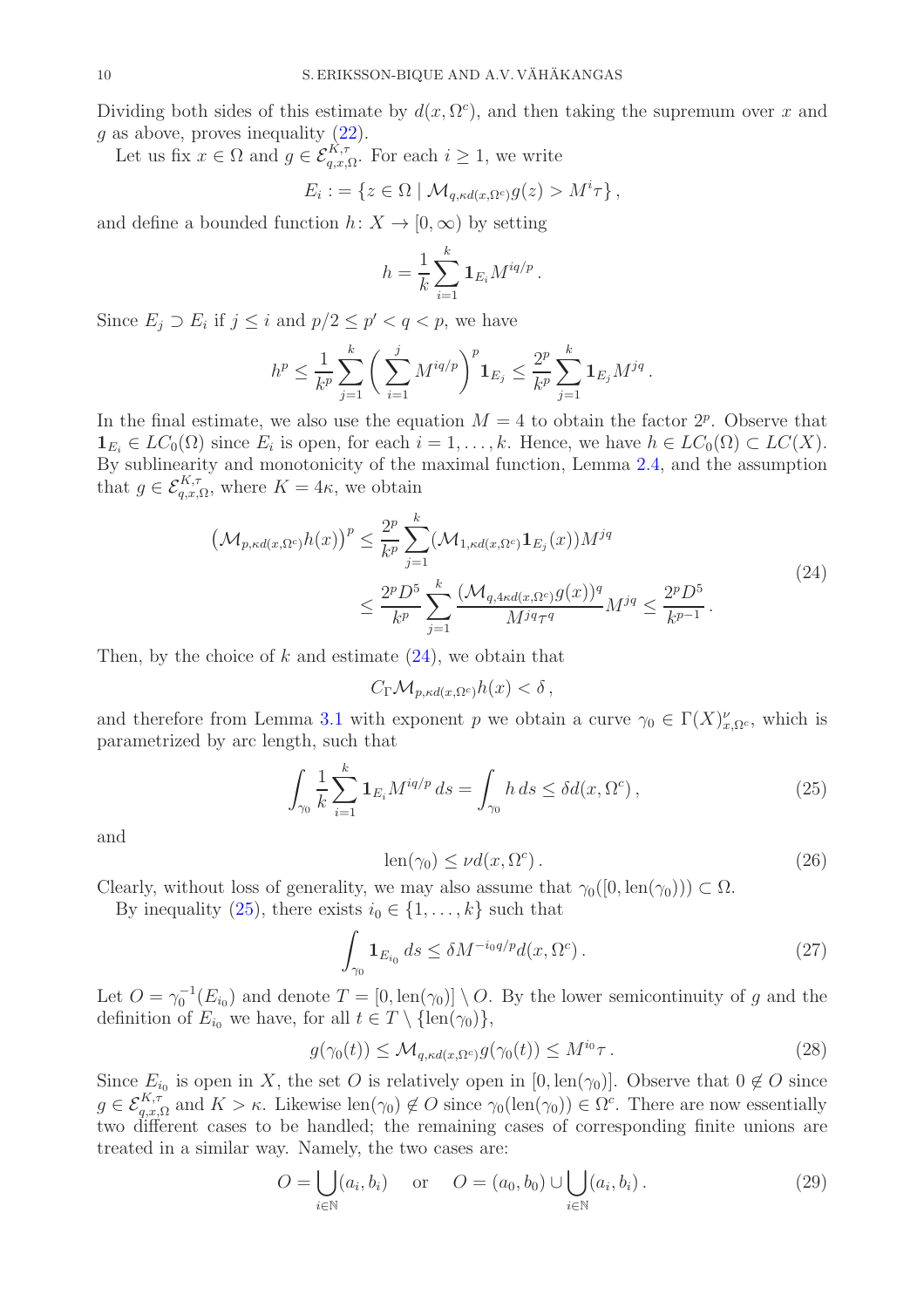The second case takes place, if there exists  $0 < t_0 < \text{len}(\gamma_0)$  such that  $\gamma_0(t) \in E_{i_0}$  for every  $t_0 < t < \text{len}(\gamma_0)$ . In both cases the intervals (called 'gaps') are pairwise disjoint and  $a_i < b_i < \text{len}(\gamma_0)$  for each  $i \in \mathbb{N}$ , and in the second case  $a_0 < b_0 = \text{len}(\gamma_0)$ . Moreover, in both cases  $\gamma_0(a_i), \gamma_0(b_i) \in \Omega \setminus E_{i_0}$  for each  $i \in \mathbb{N}$ , and in the second case  $\gamma_0(a_0) \in \Omega \setminus E_{i_0}$ . We remark that in the second case  $\gamma_0(b_0) \notin \Omega \setminus E_{i_0}$ , and this special property of the 'final gap'  $(a_0, b_0)$  distinguishes it from the remaining gaps. Write  $d_i := d(\gamma_0(a_i), \gamma_0(b_i))$  for each i. Then, by inequality [\(27\)](#page-9-2), we have

<span id="page-10-0"></span>
$$
\sum_{i} d_i \le \sum_{i} \text{len}(\gamma_0 |_{[a_i, b_i]}) = \sum_{i} \int_{\gamma_0 |_{[a_i, b_i]}} \mathbf{1}_{E_{i_0}} ds \le \int_{\gamma_0} \mathbf{1}_{E_{i_0}} ds \le \delta M^{-i_0 q/p} d(x, \Omega^c).
$$
 (30)

There are now two cases to be treated in a case study.

Let us first consider the case  $O = \bigcup_{i \in \mathbb{N}} (a_i, b_i)$ . Fix  $i \in \mathbb{N}$ . Since  $\gamma_0(a_i), \gamma_0(b_i) \in \Omega \setminus E_{i_0}$ , there holds

<span id="page-10-1"></span>
$$
\mathcal{M}_{q, \kappa d(x, \Omega^c)} g(\gamma_0(a_i)) \leq M^{i_0} \tau \quad \text{and} \quad \mathcal{M}_{q, \kappa d(x, \Omega^c)} g(\gamma_0(b_i)) \leq M^{i_0} \tau. \tag{31}
$$

Lemma [2.3](#page-2-2) applied to the p'-Poincaré inequality, and to the two points  $\gamma_0(a_i)$  and  $\gamma_0(b_i)$ , provides us with a curve  $\gamma^i$ :  $[a_i, b_i] \to X$  such that  $\gamma^i(a_i) = \gamma_0(a_i), \gamma^i(b_i) = \gamma_0(b_i),$ 

<span id="page-10-3"></span>
$$
len(\gamma^i) \le \nu d(\gamma_0(a_i), \gamma_0(b_i)) = \nu d_i, \qquad (32)
$$

and, by using also the fact that  $p' < q$  and Hölder's inequality,

<span id="page-10-2"></span>
$$
\int_{\gamma^i} g ds
$$
\n
$$
\leq C_A d(\gamma_0(a_i), \gamma_0(b_i)) \left( \mathcal{M}_{q, \kappa d(\gamma_0(a_i), \gamma_0(b_i))} g(\gamma_0(a_i)) + \mathcal{M}_{q, \kappa d(\gamma_0(a_i), \gamma_0(b_i))} g(\gamma_0(b_i)) \right)
$$
\n
$$
+ C_A d(\gamma_0(a_i), \gamma_0(b_i)) M^{i_0} \tau.
$$
\n(33)

We observe that  $\kappa d(\gamma_0(a_i), \gamma_0(b_i)) \leq \kappa d(x, \Omega^c)$ , which follows from [\(30\)](#page-10-0) since

$$
d(\gamma_0(a_i), \gamma_0(b_i)) = d_i \le \sum_i d_i \le d(x, \Omega^c).
$$

This estimate together with [\(31\)](#page-10-1) and [\(33\)](#page-10-2) yields

$$
\int_{\gamma^i} g \, ds \le 3C_{\rm A} d(\gamma_0(a_i), \gamma_0(b_i)) M^{i_0} \tau = 3C_{\rm A} M^{i_0} \tau d_i \,. \tag{34}
$$

<span id="page-10-4"></span>Let us now define a curve  $\gamma: [0, \text{len}(\gamma_0)] \to X$  by setting  $\gamma(t) = \gamma_0(t)$  if  $t \in T$  and  $\gamma(t) = \gamma^i(t)$ if  $t \in (a_i, b_i)$  for some  $i \in \mathbb{N}$  that is uniquely determined by t. Then, by the length estimates  $(26)$  and  $(32)$ , followed by inequality  $(30)$ , we obtain that

$$
\begin{aligned} \operatorname{len}(\gamma) &\leq \operatorname{len}(\gamma_0) + \sum_{i \in \mathbb{N}} \operatorname{len}(\gamma^i) \\ &\leq \nu d(x, \Omega^c) + \nu \sum_{i \in \mathbb{N}} d_i \leq 2\nu d(x, \Omega^c) \leq N d(x, \Omega^c) \,. \end{aligned}
$$

From this it follows that  $\gamma \in \Gamma(X)_{x,\Omega^c}^N$ ; we remark that the required continuity and connecting properties of  $\gamma$  are straightforward establish, and we omit the details. Also, by inequalities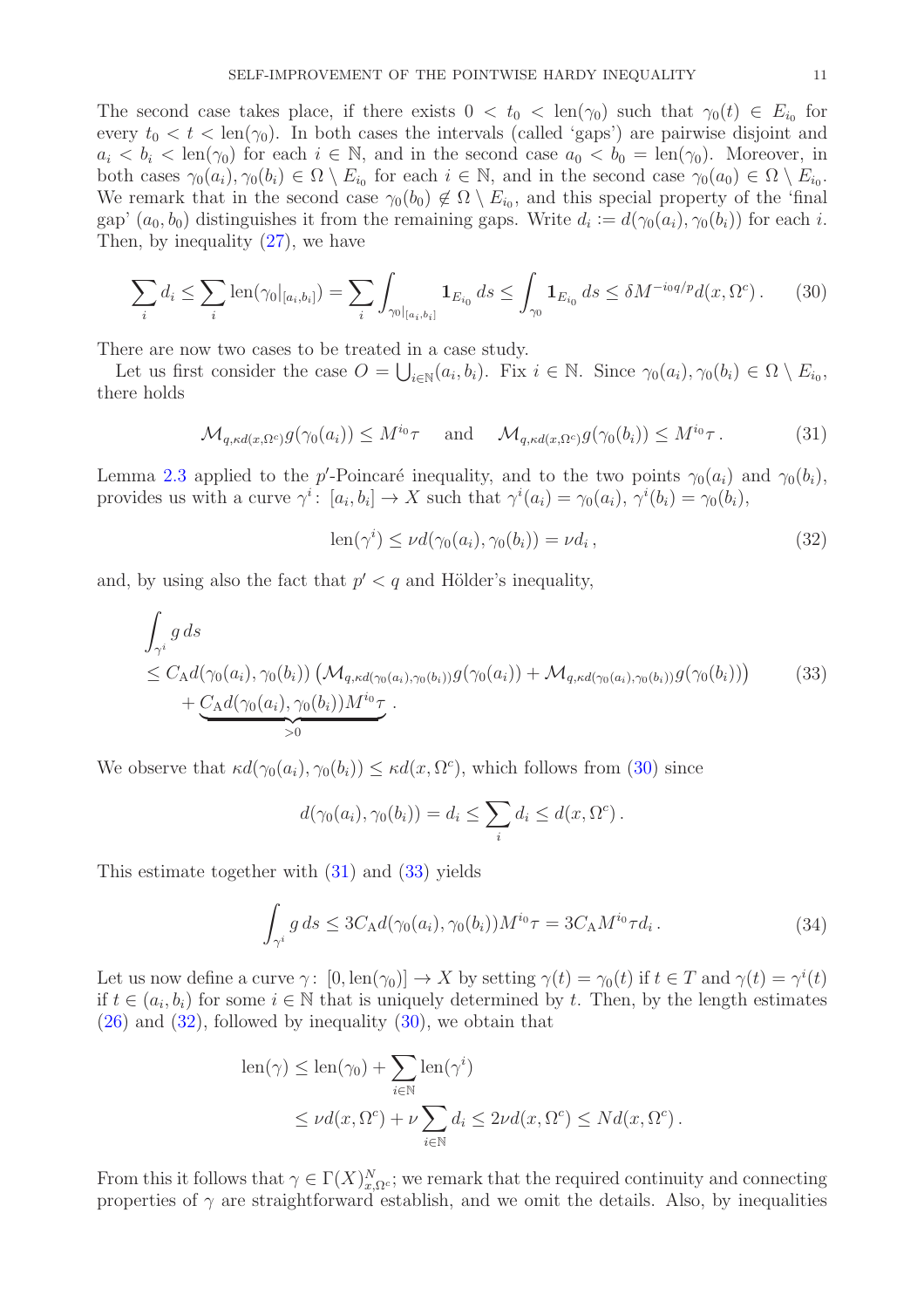$(26)$ ,  $(28)$ ,  $(30)$  and  $(34)$ , we have

$$
\int_{\gamma} g ds = \int_{T} g(\gamma_{0}(t)) dt + \sum_{i \in \mathbb{N}} \int_{\gamma^{i}} g ds
$$
\n
$$
\leq M^{i_{0}} \tau \nu d(x, \Omega^{c}) + 3C_{A} M^{i_{0}} \tau \delta M^{-i_{0}q/p} d(x, \Omega^{c})
$$
\n
$$
\leq (M^{i_{0}} \nu + 3C_{A} M^{i_{0}}) \tau d(x, \Omega^{c})
$$
\n
$$
\leq S \tau d(x, \Omega^{c}).
$$

In the present case, we have now constructed a curve  $\gamma$  such that inequality [\(23\)](#page-8-4) holds, even without the absorption term. Hence, we are done in the first case of  $(29)$ .

Next we consider the slightly more complicated case  $O = (a_0, b_0) \cup \bigcup_{i \in \mathbb{N}} (a_i, b_i)$ , in which there is also a final gap  $(a_0, b_0)$  such that  $b_0 = \text{len}(\gamma_0)$  and  $\gamma_0(b_0) \in \Omega^c$ . As in the previous case, for each  $i \in \mathbb{N}$ , we can first construct curves  $\gamma^i$ :  $[a_i, b_i] \to X$  such that

$$
len(\gamma^i) \le \nu d(\gamma_0(a_i), \gamma_0(b_i)) = \nu d_i, \qquad (35)
$$

and

<span id="page-11-1"></span>
$$
\int_{\gamma^i} g \, ds \le 3C_{\rm A} d(\gamma_0(a_i), \gamma_0(b_i)) M^{i_0} \tau = 3C_{\rm A} M^{i_0} \tau d_i \,. \tag{36}
$$

For  $i = 0$  we have to be more careful, since  $\gamma_0(b_0) \notin \Omega \setminus E_{i_0}$ . We now proceed as follows. By using [\(30\)](#page-10-0) and the equality  $K\delta = \kappa$ , we first observe that

$$
Kd(\gamma_0(a_0), \Omega^c) \leq Kd(\gamma_0(a_0), \gamma_0(b_0)) = Kd_0 \leq K\delta d(x, \Omega^c) \leq \kappa d(x, \Omega^c).
$$

On the other hand, we still have that  $\gamma_0(a_0) \in \Omega \setminus E_{i_0}$ , and thus

$$
\mathcal{M}_{q,Kd(\gamma_0(a_0),\Omega^c)}g(\gamma_0(a_0)) \leq \mathcal{M}_{q,\kappa d(x,\Omega^c)}g(\gamma_0(a_0)) \leq M^{i_0}\tau.
$$

From this it follows that  $g \in \mathcal{E}_{q,\gamma_0(a_0),\Omega}^{K,M^{i_0}\tau}$ . By definition [\(19\)](#page-7-0) of the function  $\alpha_{q,\Omega}(N,K,M^{i_0}\tau)$ , we obtain a curve  $\gamma^0$ :  $[a_0, b_0] \to X$  connecting  $\gamma_0(a_0) \in \Omega$  to  $\Omega^c$  such that

<span id="page-11-0"></span>
$$
\operatorname{len}(\gamma^0) \le N d(\gamma_0(a_0), \Omega^c) \le N d(\gamma(a_0), \gamma(b_0)) = N d_0 \tag{37}
$$

<span id="page-11-2"></span>and

$$
\int_{\gamma^0} g ds \le d(\gamma_0(a_0), \Omega^c) \alpha_{q,\Omega}(N, K, M^{i_0}\tau) + \underbrace{\tau d(x, \Omega^c)}_{>0}
$$
\n
$$
\le d_0 \alpha_{q,\Omega}(N, K, M^{i_0}\tau) + \tau d(x, \Omega^c).
$$
\n(38)

Now we define  $\gamma$  as in the first case but using also the final gap  $(a_0, b_0)$  by setting  $\gamma(t) = \gamma^0(t)$ for every  $t \in (a_0, b_0]$ . Then by [\(26\)](#page-9-3), [\(30\)](#page-10-0), [\(37\)](#page-11-0), and our choice of N and  $\delta$ , we obtain

len(
$$
\gamma
$$
)  $\leq$  len( $\gamma_0$ ) + len( $\gamma^0$ ) +  $\sum_{i \in \mathbb{N}}$ len( $\gamma^i$ )  
 $\leq (\nu + \delta N + \nu) d(x, \Omega^c) \leq N d(x, \Omega^c)$ .

Thus, we find that  $\gamma \in \Gamma(X)_{x,\Omega^c}^N$ . Finally, by inequalities [\(26\)](#page-9-3), [\(28\)](#page-9-4), [\(30\)](#page-10-0), [\(36\)](#page-11-1), and [\(38\)](#page-11-2) we have

$$
\int_{\gamma} g ds = \int_{T} g(\gamma_{0}(t)) dt + \sum_{i \in \mathbb{N}} \int_{\gamma^{i}} g ds + \int_{\gamma^{0}} g ds
$$
\n
$$
\leq M^{i_{0}} \tau \nu d(x, \Omega^{c}) + 3C_{A} M^{i_{0}} \tau d(x, \Omega^{c}) + d_{0} \alpha_{q,\Omega}(N, K, M^{i_{0}} \tau) + \tau d(x, \Omega^{c})
$$
\n
$$
\leq S \tau d(x, \Omega^{c}) + \delta M^{-i_{0}q/p} \alpha_{q,\Omega}(N, K, M^{i_{0}} \tau) d(x, \Omega^{c}).
$$

Recall that  $i_0 \in \{1, \ldots, k\}$ . Hence, the desired estimate [\(23\)](#page-8-4) for  $\gamma$  follows and thus the proof is complete.  $\Box$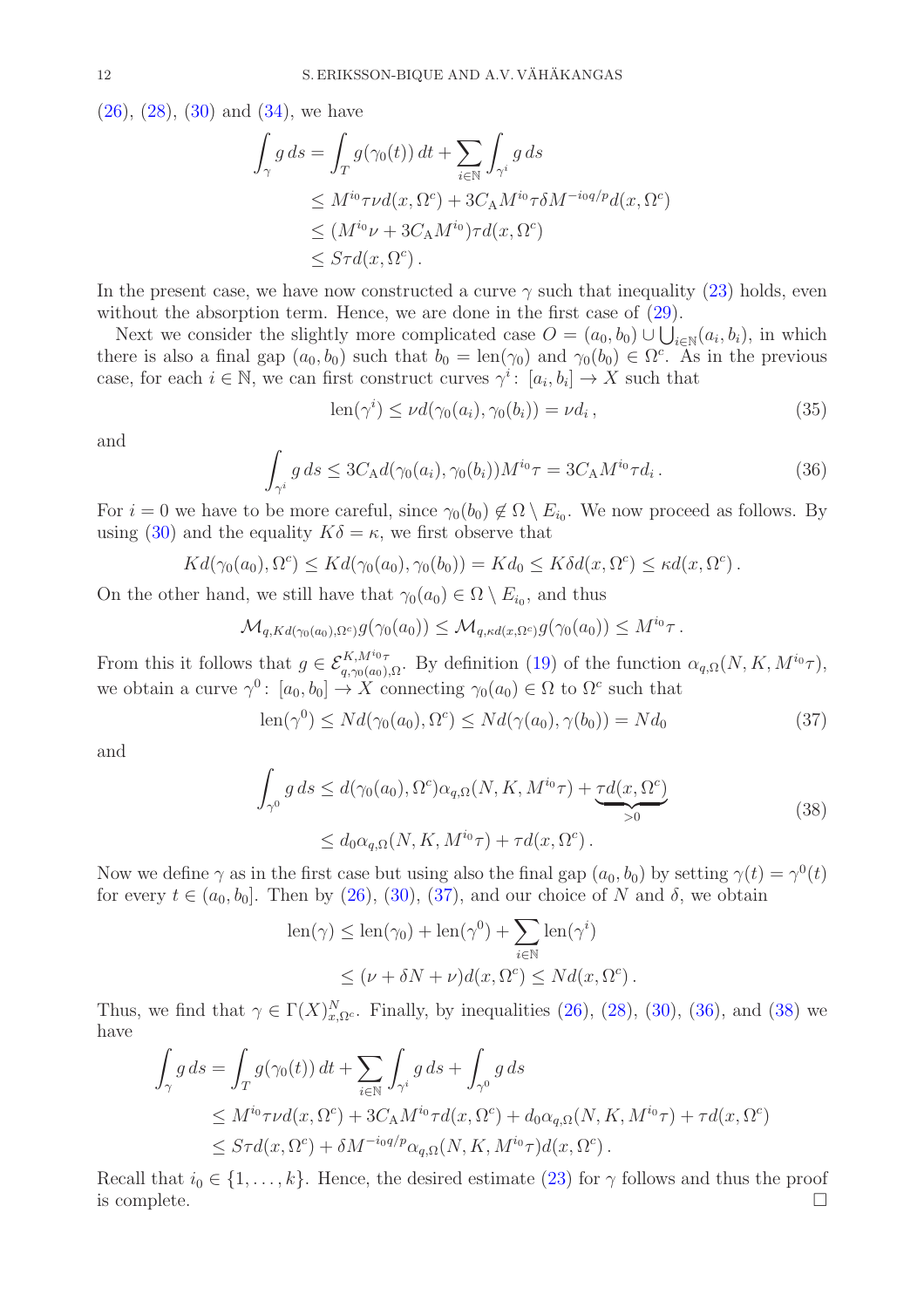# 5. Main results

<span id="page-12-2"></span>As a consequence of Theorem [4.1](#page-8-1) and Lemma [3.4,](#page-7-2) we obtain the following theorem. It is the main result of the present paper.

<span id="page-12-0"></span>**Theorem 5.1.** Let  $1 \leq p' < p < \infty$ . Assume that X supports a p'-Poincaré inequality [\(5\)](#page-2-5). Let  $\emptyset \neq \Omega \subseteq X$  be an open set that satisfies a pointwise p-Hardy inequality [\(4\)](#page-2-0). Then there *exists an exponent*  $q \in (p', p)$  *such that*  $\Omega$  *satisfies a pointwise* q-Hardy *inequality.* 

<span id="page-12-1"></span>**Remark 5.2.** The conclusion of Theorem [5.1](#page-12-0) reads as follows: there exists  $q \in (p', p)$  such that  $\Omega$  satisfies a pointwise q-Hardy inequality. We can establish a more quantitative result. Indeed, by examining the proof of Theorem [4.1,](#page-8-1) we see that it runs through if  $p$ ,  $p'$  and  $q$ satisfy the following inequalities

$$
\max\{1, p/2\} \le p' < q < p \qquad \text{and} \qquad \delta M^{k\frac{p-q}{p}} < 1 \,,
$$

where  $M=4, \delta=\frac{1}{4}$  $\frac{1}{4}$  and  $\mathbb{N} \ni k > (2^p \delta^{-p} C_{\Gamma}^p D^5)^{\frac{1}{p-1}}$ . Here  $C_{\Gamma} > 0$  is the constant appearing in inequality  $(14)$ . This inequality characterizes the pointwise p-Hardy inequality. Thus, we can choose

$$
k := \left[ (8C_{\Gamma})^{\frac{p}{p-1}} D^{\frac{5}{p-1}} + 1 \right] > (8C_{\Gamma})^{\frac{p}{p-1}} D^{\frac{5}{p-1}} = (2^p \delta^{-p} C_{\Gamma}^p D^5)^{\frac{1}{p-1}}.
$$

Then  $\delta M^{k\frac{p-q}{p}} < 1 \Leftrightarrow 4^{k\frac{p-q}{p}} < 4 \Leftrightarrow p-q < \frac{p}{k}$ . On the other hand, by examining the proof of Lemma [3.1,](#page-5-4) we have  $C_{\Gamma} = 4C_{\text{H}}$ , where  $C_{\text{H}}^{\sim} > 0$  is the constant in the assumed pointwise  $p$ -Hardy inequality [\(4\)](#page-2-0). All in all, we find that if the assumptions of Theorem [5.1](#page-12-0) hold,

$$
\max\{1, p/2\} \le p' < q < p \qquad \text{and} \qquad p - q < \frac{p}{\left[\left(32C_H\right)^{\frac{p}{p-1}} D^{\frac{5}{p-1}} + 1\right]},
$$

then  $\Omega$  satisfies a pointwise q-Hardy inequality. Rather similar quantitative bounds for the self-improvement of  $p$ -Poincaré inequalities can be found in [\[4\]](#page-13-12).

<span id="page-12-3"></span>**Theorem 5.3.** Let  $1 \leq p' < p < \infty$ . Assume that X supports a p'-Poincaré inequality. Let  $\emptyset \neq \Omega \subsetneq X$  *be an open set. Then the following conditions are equivalent:* 

- (A) *The open set*  $\Omega$  *satisfies a pointwise p-Hardy inequality;*
- (B) *There are constants*  $\nu > C_{\text{OC}}$ ,  $\kappa \geq 1$  *and*  $C_{\alpha} > 0$  *such that, for any*  $\tau \geq 0$ *, we have*

$$
\alpha_{p,\Omega}(\nu,\kappa,\tau)\leq C_{\alpha}\tau.
$$

(C) *There are constants*  $C_{\Gamma} > 0$ ,  $\nu > C_{\text{QC}}$  *and*  $\kappa \geq 1$  *such that for each non-negative and bounded*  $g \in LC_0(\Omega)$  *and every*  $x \in \Omega$ *, we have* 

$$
\inf_{\gamma \in \Gamma(X)_{x,\Omega^c}^{\nu}} \int_{\gamma} g \, ds \le C_{\Gamma} d(x, \Omega^c) \left( \mathcal{M}_{p, \kappa d(x, \Omega^c)} g(x) \right).
$$

*Proof.* The implication from (A) to (B) follows from Theorem [4.1](#page-8-1) and the pointwise estimate  $\alpha_{p,\Omega} \leq \alpha_{q,\Omega}$  that trivially is valid if  $p \geq q$ . The converse follows from Theorem [3.4.](#page-7-2) The implication from  $(A)$  to  $(C)$  is a consequence of Lemma [3.1.](#page-5-4) On the other hand, by inspecting the proof of Theorem [4.1,](#page-8-1) we find that condition  $(C)$  implies  $(A)$ . In particular, the test function h that is constructed in the proof actually belongs to  $LC_0(\Omega)$ .

Remark 5.4. By combining Theorem [5.1](#page-12-0) and Theorem [5.3](#page-12-3) one obtains self-improvement of further inequalities  $(B)$  and  $(C)$  in Theorem [5.3;](#page-12-3) these inequalities are both equivalent with the pointwise p-Hardy inequality. We remark that inequality  $(C)$  differs from the character-izing condition appearing in Lemma [3.1](#page-5-4) in that the test functions  $q$  in  $(C)$  are required to vanish outside  $\Omega$ . The self-improvement results for the conditions (B) and (C) are naturally also subject to a better  $p'$ -Poincaré inequality; we omit the explicit formulations.